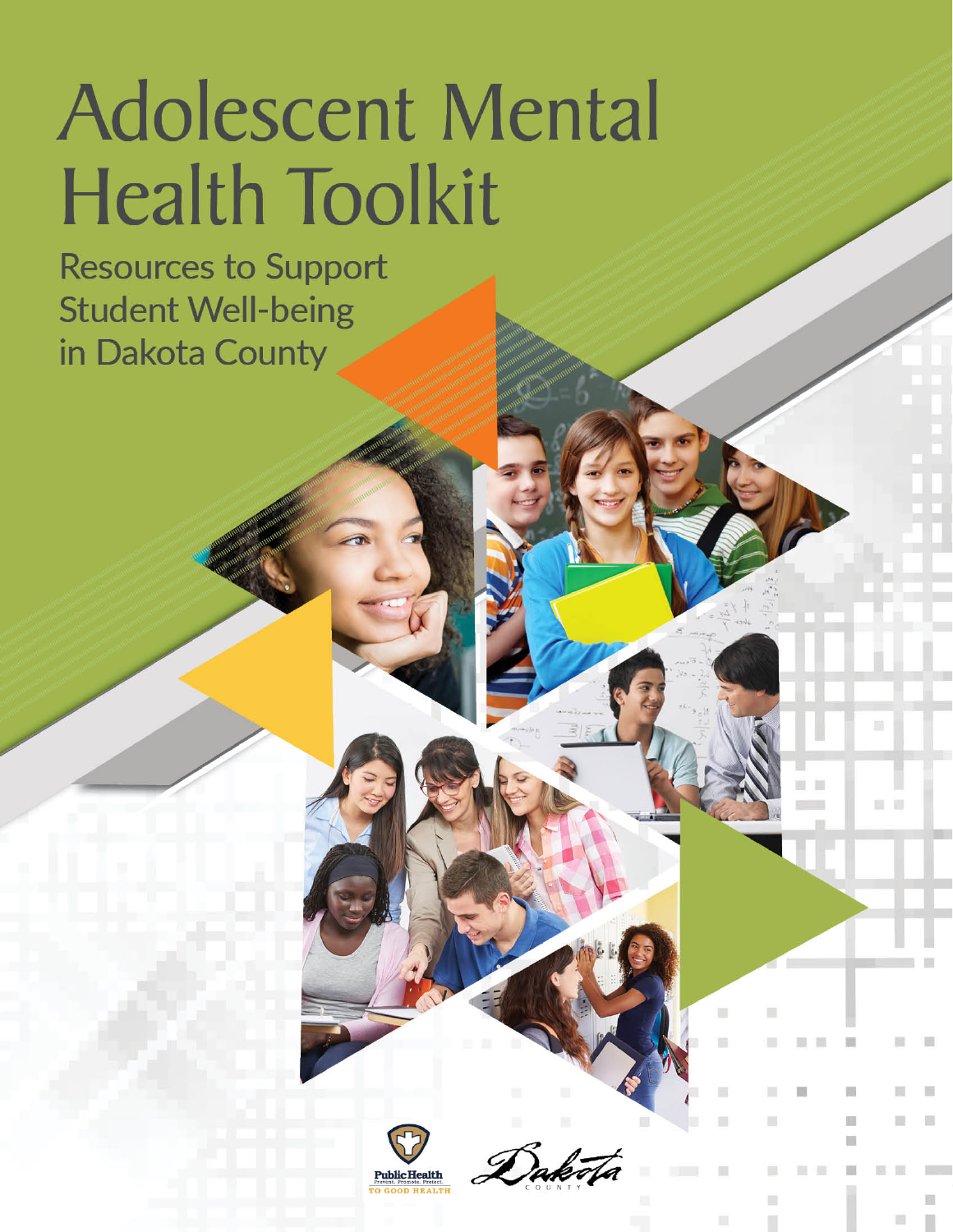# **Toolkit Objective**

To strengthen the capacity of Dakota County school district personnel and other community professionals to promote positive adolescent mental health and well-being and to prevent suicide.

# **About this Toolkit**

This toolkit was developed to encourage Dakota County school professionals to utilize evidencebased mental health promotion and suicide prevention strategies. This toolkit serves as a resource to support local school districts in evaluating their mental health programs, policies, and practices.

This toolkit was designed for Dakota County School Districts, but can be a useful resource for anyone, especially others in community settings who are working to promote positive mental health and well-being.

The Dakota County Public Health Department will update this toolkit annually. For up-to-date information on services and programs, call First Call for Help at 211 or go to the Minnesota Help [Info](https://www.minnesotahelp.info/Index) website.

If you are reading a printed copy of this toolkit, please refer to the electronic version at [www.dakota.mn.us,](http://www.dakota.mn.us/) Search: School Mental Health Promotion Toolkit to access the webpages hyperlinked on this document. If you have questions or additions for future editions, please call 651-554-6100 or email [public.health@co.dakota.mn.us.](mailto:public.health@co.dakota.mn.us)

This toolkit designates when resources meet the requirements for the following categories:

• Best Practice

• Research Proven

- Evidence-Based Practice
- Evidence-Based Program
- Program with Evidence of Effectiveness
- Model Program

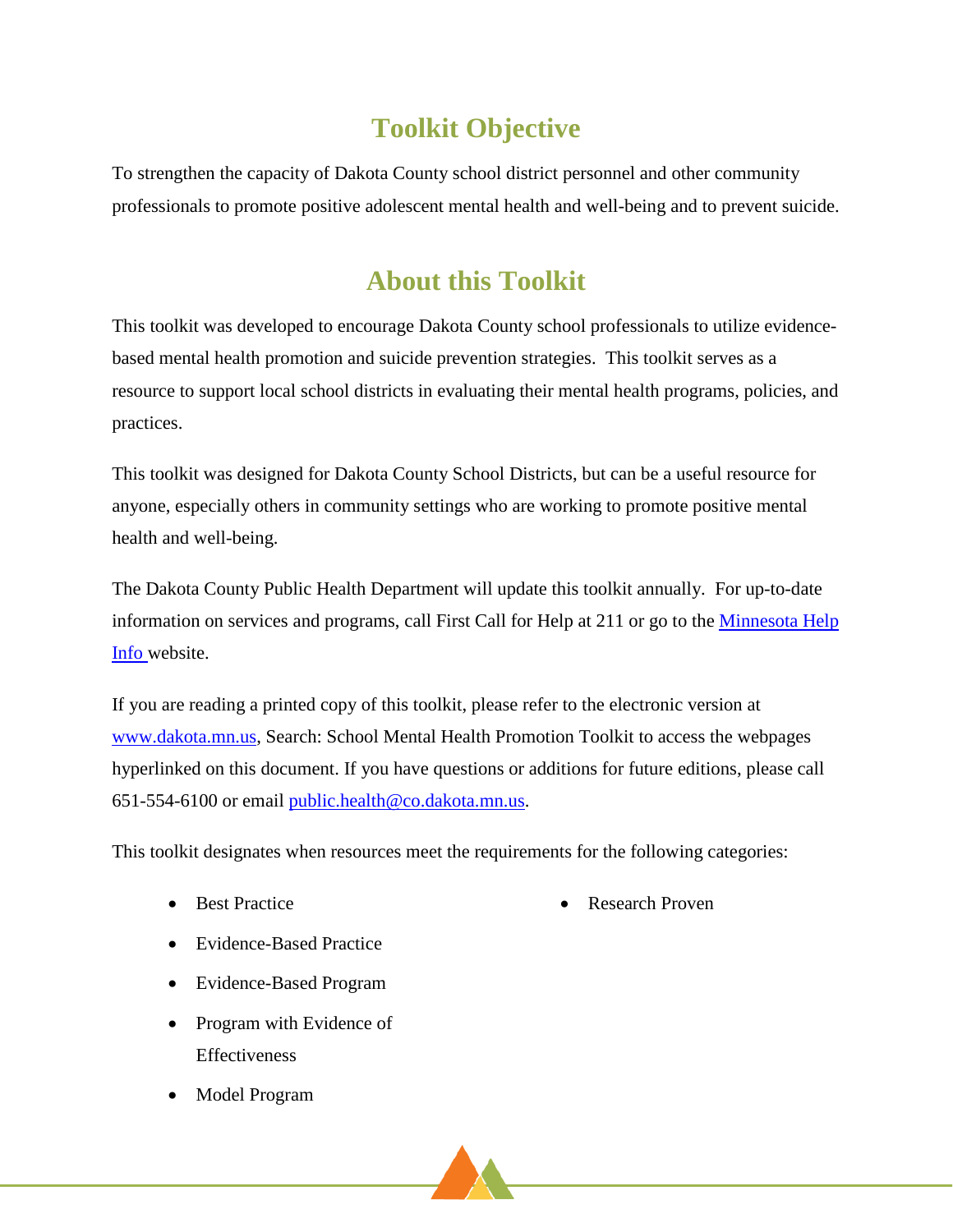For more information about program **designations**, go to the [Substance Abuse and Mental](https://knowledge.samhsa.gov/ta-centers/national-registry-evidence-based-programs-and-practices)  [Health Services Administration](https://knowledge.samhsa.gov/ta-centers/national-registry-evidence-based-programs-and-practices) (SAMHSA) website. Please be aware that SAMHSA's National Registry for Evidence-based Programs and Practices (NREPP) has been discontinued and SAMHSA is reconfiguring its approach to identifying and disseminating evidence-based practices. For more information, please read Assistant Secretary Elinore F. McCance-Katz's statement about NREPP and evidence-based practices.

### **Limitations**

This toolkit is not a recommendation or an endorsement of the services or programs described. It is not a comprehensive list of all services and programs to Dakota County residents. It is important to consider culture when selecting services. Dakota County offers limited culturally specific services and programs; they are listed in the Mental Health Disparities section and in the Resource Lists.

### **Acknowledgments**

- Dakota County Public Health employees
- Dakota County Social Services employees
- Personnel from the several Dakota County school districts

Your input to maintain the accuracy of this document is valuable. For input, questions and/or consultation, contact: Shannon Bailey, Health Promotion Coordinator, Dakota County Public Health Department, 1 Mendota Road West, Ste. 410, West St. Paul, MN 55118-4771,

651-554-6164, [Shannon.Bailey@co.dakota.mn.us.](mailto:Shannon.Bailey@co.dakota.mn.us)

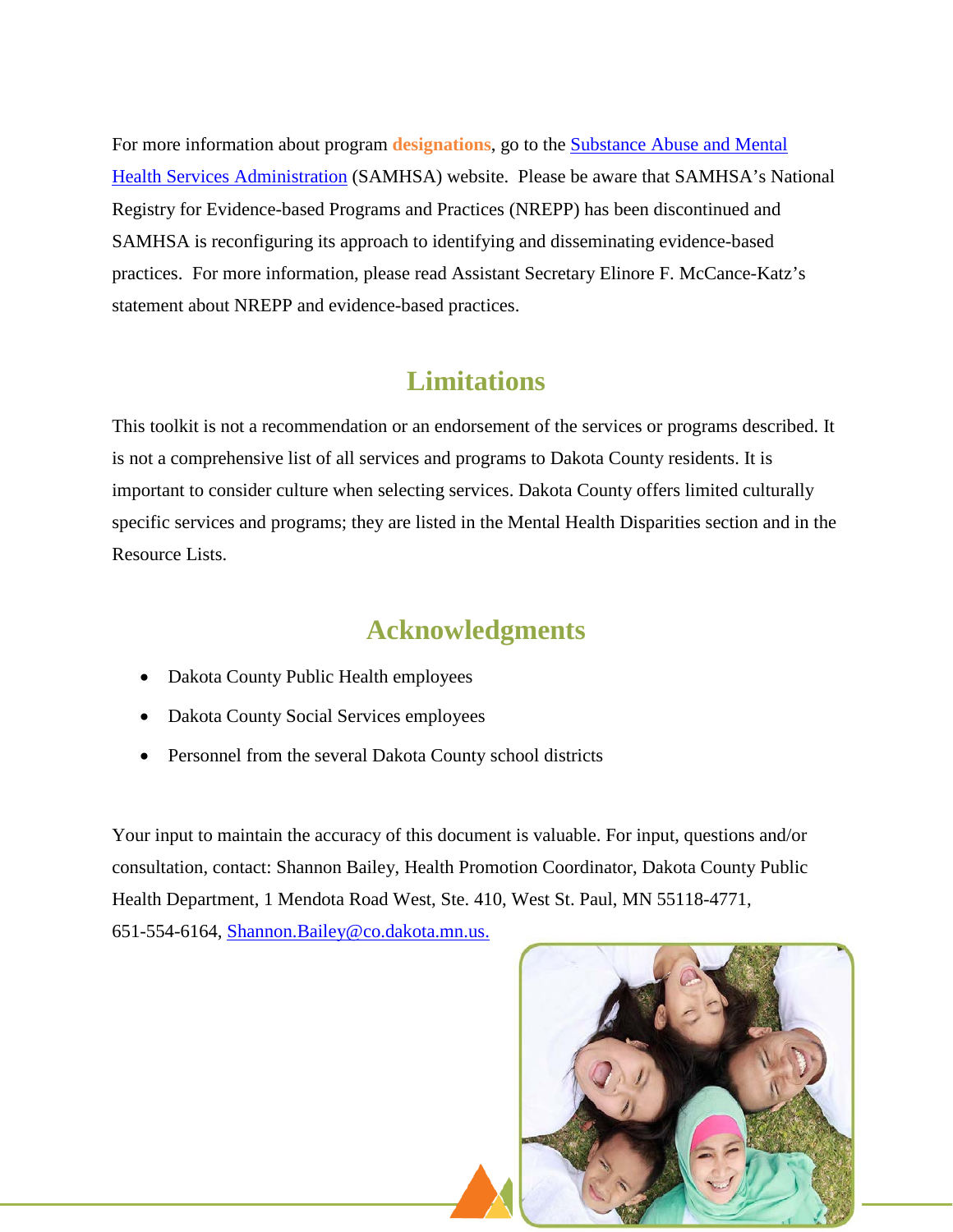# **Contents**

|                                                                                      | $\mathbf{1}$ |
|--------------------------------------------------------------------------------------|--------------|
|                                                                                      |              |
|                                                                                      |              |
|                                                                                      |              |
|                                                                                      |              |
|                                                                                      |              |
|                                                                                      |              |
|                                                                                      |              |
|                                                                                      |              |
| Dakota County School District Mental Health Resources __________________________ 14  |              |
| Minnesota and National Mental Health Resources __________________________________ 18 |              |
|                                                                                      |              |
|                                                                                      |              |
|                                                                                      |              |
|                                                                                      |              |

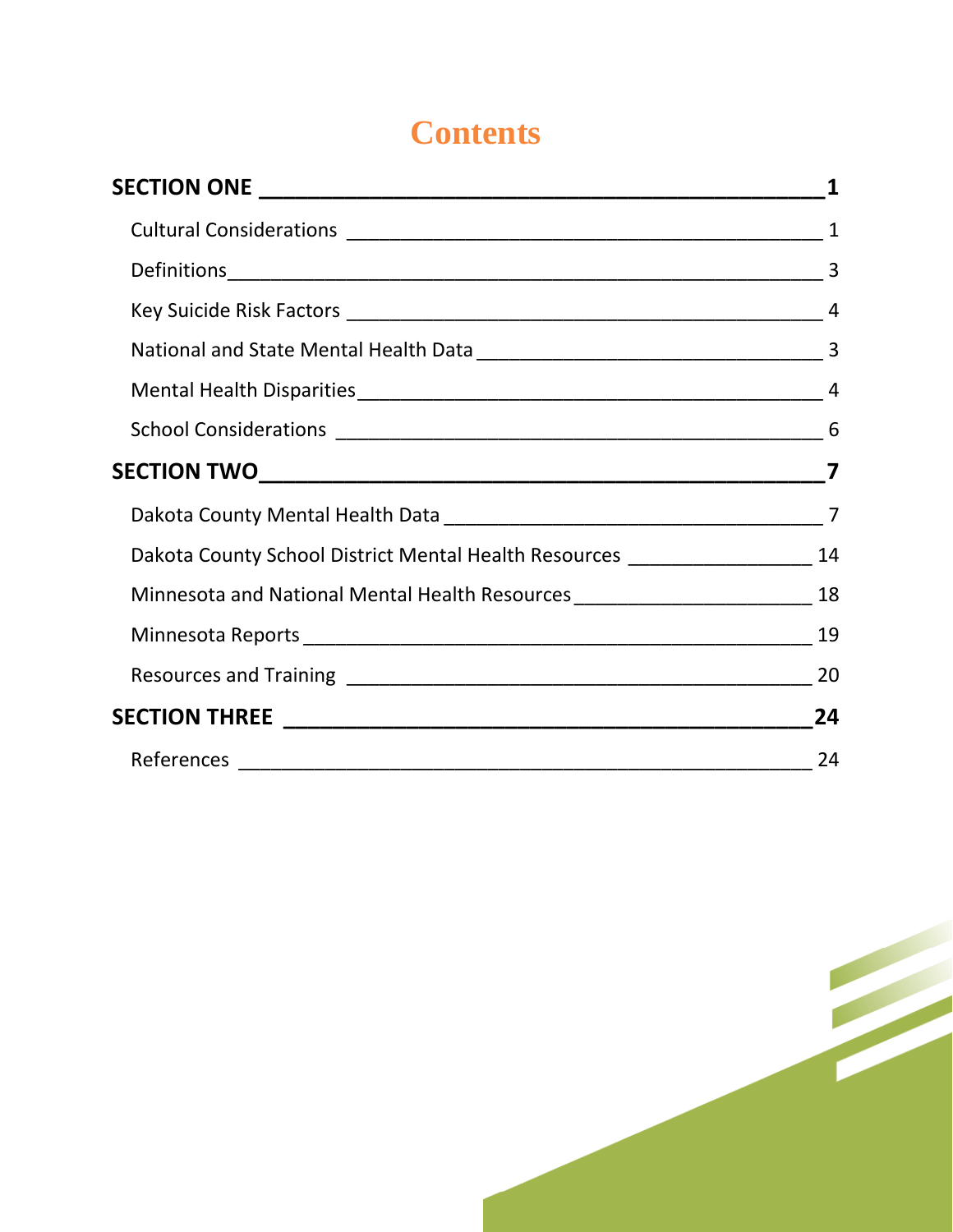# **SECTION ONE**

# **Cultural Considerations**

<span id="page-4-0"></span>According to the Centers for Disease Control and Prevention, **cultural competency** refers to an ability to interact effectively with people of different cultures.

**Culture** can account for minor variations in how people communicate their symptoms and which ones they report. Some aspects of culture may also underlie *culture-bound syndromes* - sets of symptoms much more common in some societies than in others. More often, culture bears on whether people even seek help in the first place, what types of help they seek, what types of coping styles and social supports they have, and how much stigma they attach to mental illness.

Culture also influences the *meanings* that people impart to their illness. Consumers of mental health services, whose cultures vary both between and within groups, naturally carry this diversity directly to the service setting (U.S. Department of Health & Human Services, 2001, August).

**Communication** can create misunderstanding and barriers to making meaning in a situation. **Translation and interpretation** are necessary but are not complete solutions. For more information on culture and health literacy, go to the **Centers for Disease Control and Prevention** (CDC) website.

The [Dakota County Somali Mental Health](https://www.co.dakota.mn.us/Government/publiccommittees/CHA/Documents/SomaliMentalHealthNeedsAssessmentReport.pdf) Needs Assessment provides a local lens to support the health and well-being of Dakota County Somali residents (or, go to [www.co.dakota.mn.us,](http://www.co.dakota.mn.us/) Search: Somali Needs Assessment).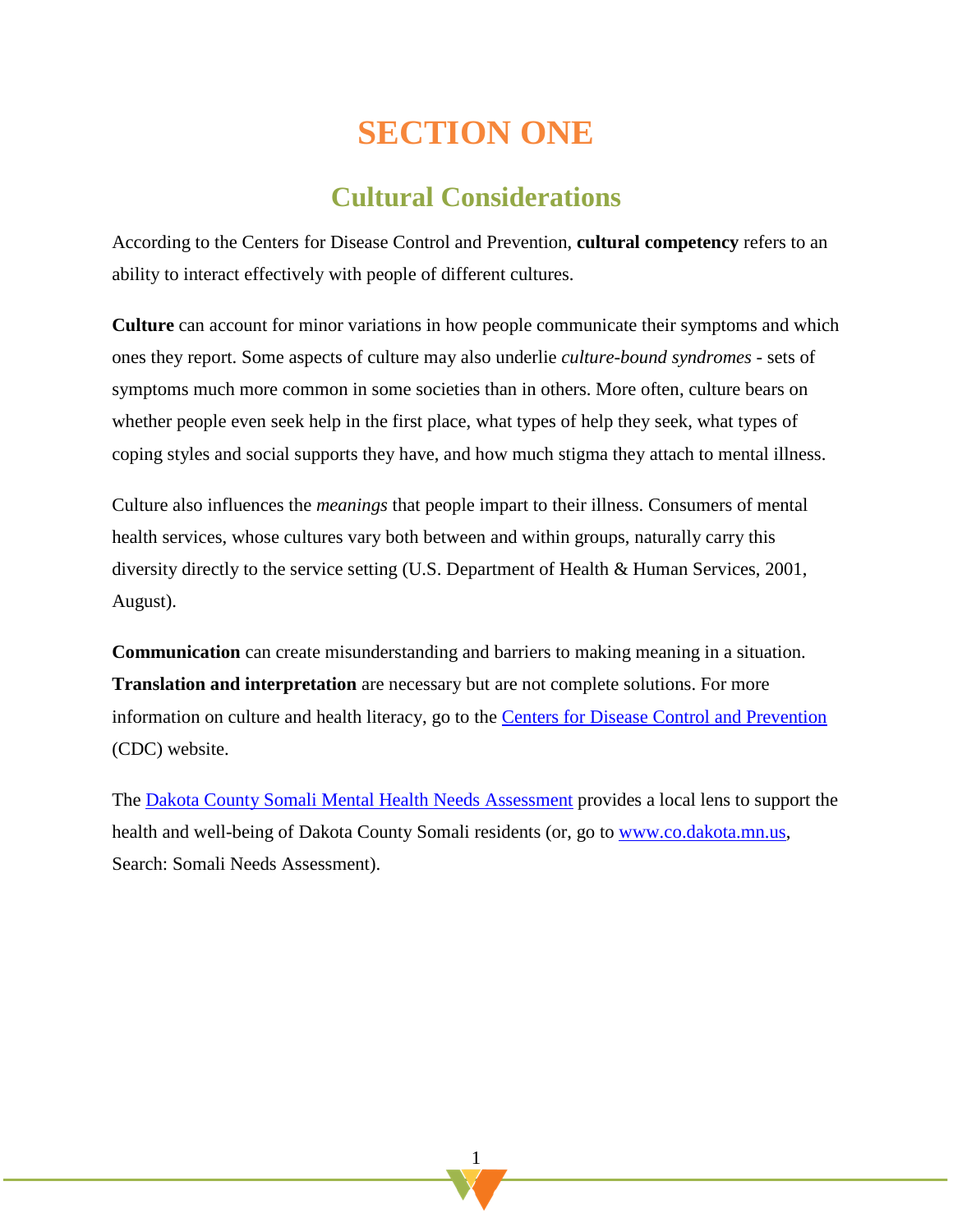# **Language Matters in Mental Health**

| Don't Say This                                                                                                                 | <b>Say This When Necessary</b>                                                                                                                                                                                                                                                       |
|--------------------------------------------------------------------------------------------------------------------------------|--------------------------------------------------------------------------------------------------------------------------------------------------------------------------------------------------------------------------------------------------------------------------------------|
| That's crazy, psycho, insane, nuts                                                                                             | That's wild, bizarre, odd, eccentric                                                                                                                                                                                                                                                 |
| It drives me crazy                                                                                                             | It annoys me                                                                                                                                                                                                                                                                         |
| Patient, client, case, consumer                                                                                                | An individual needing mental health services, person<br>with lived experience                                                                                                                                                                                                        |
| He is a paranoid schizophrenic<br>She's an anorexic<br>He's depressive<br>She's OCD<br>He's bipolar<br>She's mentally retarded | He has/lives with paranoid schizophrenia<br>She has/lives with anorexia nervosa<br>He has/lives with major depression<br>She has/lives with obsessive-compulsive disorder<br>He has/lives with bipolar disorder<br>She has/lives with an intellectual or developmental<br>disability |
| She is emotionally disturbed                                                                                                   | She has/lives with a serious emotional condition                                                                                                                                                                                                                                     |
| He's a special education student                                                                                               | He's a student receiving special education services                                                                                                                                                                                                                                  |
| She's an addict or substance abuser                                                                                            | She has/lives with a substance use disorder                                                                                                                                                                                                                                          |
| He's mentally ill                                                                                                              | He has/lives with a mental health condition or<br>diagnosis                                                                                                                                                                                                                          |
| Super utilizers, High-needs adults                                                                                             | Individuals with complex support and service needs                                                                                                                                                                                                                                   |
| Successful suicide<br>Unsuccessful suicide                                                                                     | Completed suicide, died from suicide<br>Attempted suicide                                                                                                                                                                                                                            |
| Suffering from mental illness                                                                                                  | Living with (or experiencing) mental illness                                                                                                                                                                                                                                         |
| Those who                                                                                                                      | People who                                                                                                                                                                                                                                                                           |
|                                                                                                                                | Adapted from the Hogg Foundation for Mental Health in Texas                                                                                                                                                                                                                          |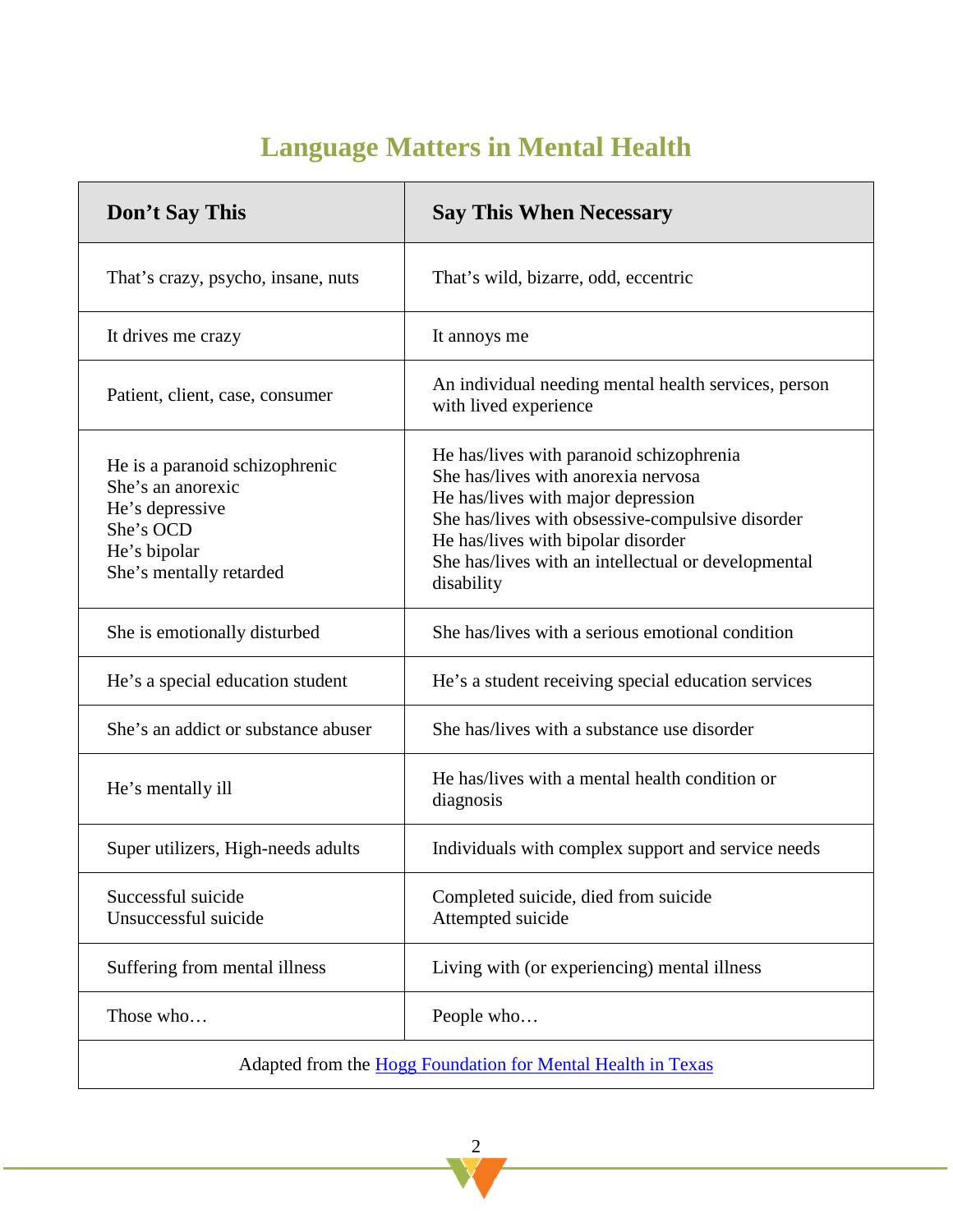### **Toolkit Purpose**

The purpose of this School Mental Health Toolkit is to document:

- Dakota County mental health promotion and suicide prevention activities and resources
- Mental health Information and support to individuals and families
- Support for communities to organize themselves to build protective factors and reduce risk factors at the school level

This document provides Dakota County school personnel, parents and caregivers a central resource for information to support the mental well-being of young people in grades 6-12, prevent suicide, and respond to sudden deaths appropriately. This toolkit includes a list of evidence-based practices as well as model programs and policies.

### **Definitions**

<span id="page-6-0"></span>**The World Health Organization** defines mental health as, "…a state of well-being in which every individual realizes his or her own potential, can cope with the normal stressors of life, can work productively and fruitfully, and is able to make contributions to his or her community."

**Minnesota State Statute, section 245.462, Subd. 20 (a)**, defines mental illness as, "…an organic disorder of the brain or a clinically significant disorder of thought, mood, perception, orientation, memory, or behavior that is detailed in a diagnostic codes list by the commissioner, and that seriously limits a person's life capacity to function in primary aspects of daily living such as personal relations, living arrangements, work and recreation. For children, mental illness is referred to as an emotional disturbance with a similar definition (Kock, S. E., 2016, p.14)."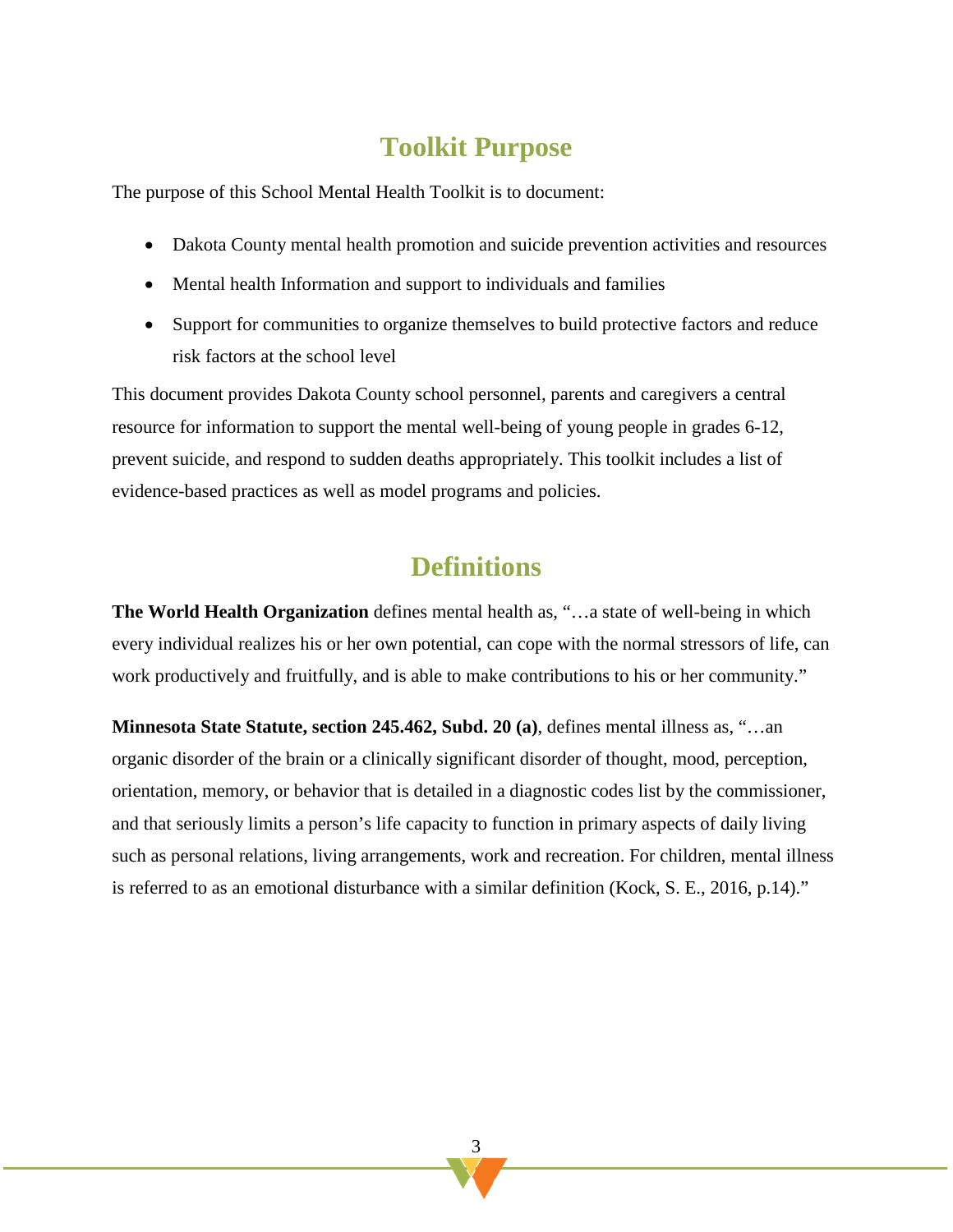# **Key Suicide Risk Factors**

<span id="page-7-0"></span>Key indicators for suicide risk include when a person has a desire to die and has access to lethal means such as a firearm. Psychologist Thomas Joiner, a leading expert on issues of suicide, calls this a "capacity for suicide" because a person in this situation is at an increased risk for attempting suicide. Often the desire to die comes from a sense of low belongingness and the perception of being a burden to others.

#### **Common risk factors (as outlined by Dr. Terri Erbacher)**

*Risk factors can be different for each person.*

- Males are at a higher risk of dying from suicide than females
- Access to lethal means (i.e. firearms)
- Lesbian, Gay, Bi-sexual, and Transgender sexual orientation and/or sexual identity
- Trauma history
- Previous suicide attempt: 20 percent of those who kill themselves previously attempted suicide

Genetic predisposition

- Self-injurious behaviors
- Alcohol and other substance use disorders
- **Impulsive**
- **Aggressive**
- Low self-esteem

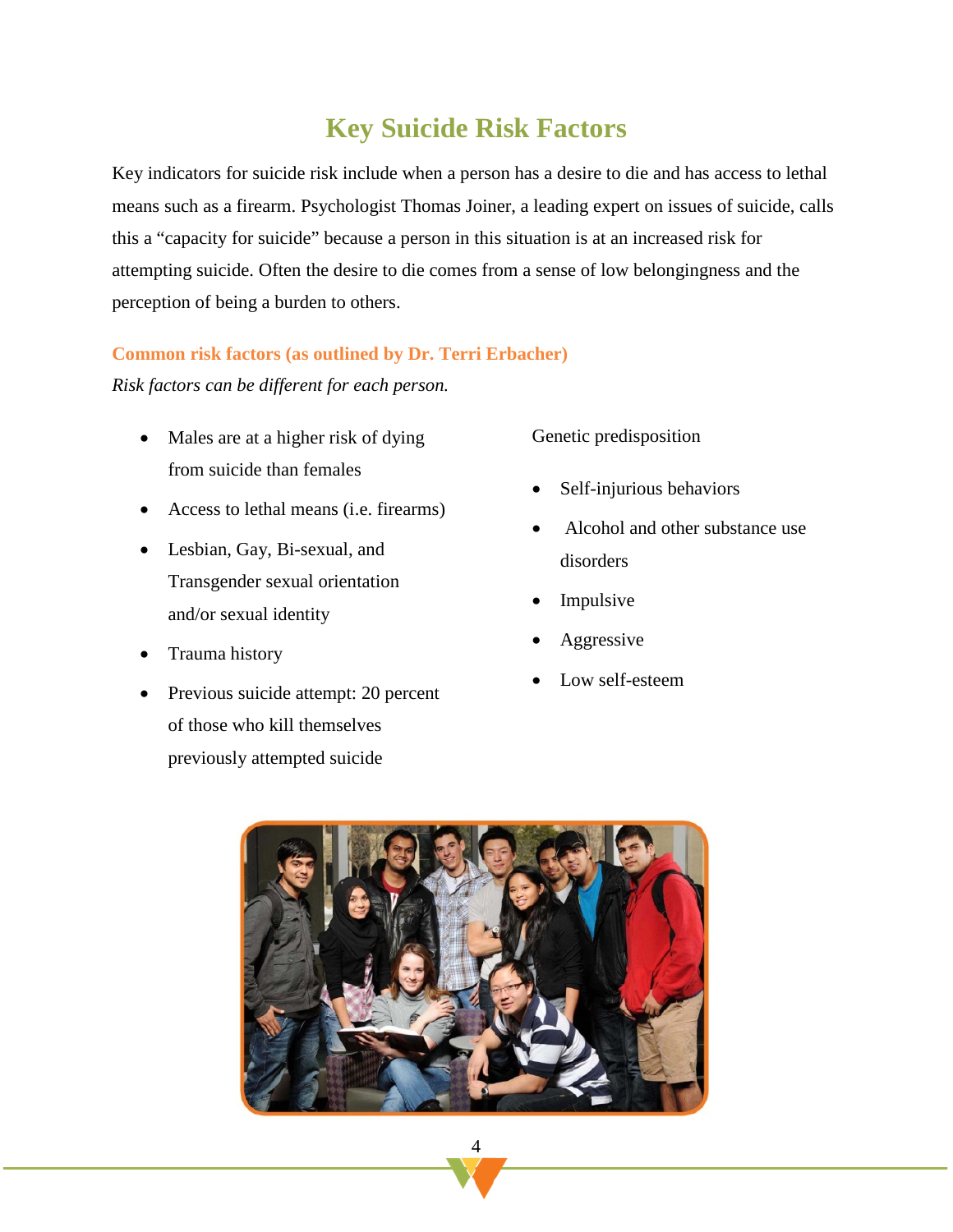# **Suicide Warning Signs**

Warning signs are visible signs that a person may show that indicate they may be in a crisis or thinking about suicide. Fifty to seventy-five percent of people who are suicidal give some warning of their intentions (Erbacher, Singer, & Poland, 2015, p. 13). To see a list of warning signs for youth and learn how to respond if you see them, go to the [Suicide Awareness Voices of](https://save.org/youthsuicide/)  [Education](https://save.org/youthsuicide/) (SAVE) website.

[The Minnesota chapter of the National Alliance on Mental Illness](https://namimn.org/) (NAMI) hosts classes for professionals and families. A list and more information are available on their website. For more information on suicide risk factors and warning signs, go to [The American Foundation for](https://afsp.org/about-suicide/risk-factors-and-warning-signs/)  [Suicide Prevention](https://afsp.org/about-suicide/risk-factors-and-warning-signs/) website.

### **Protective Factors**

The presence of protective factors can lessen the potential of suicidal thoughts and behaviors. Protective factors are skills and resources that help to reduce the risk of developing mental health problems. Resilient people often have multiple protective factors and are able to bounce back in the face of adversity (Erbacher et al., 2015, p. 14). [Suicide Awareness Voices of Education](https://save.org/about-suicide/warning-signs-risk-factors-protective-factors/)  [\(SAVE\) lists common protective factors](https://save.org/about-suicide/warning-signs-risk-factors-protective-factors/) on their website.

### Resources to learn more about protective factors or get involved

- Dakota County Adverse Childhood Events Training: Understanding ACEs: Building Self-Healing Communities. No cost trainings, presentations vary from 45-miutes to two hours depending upon interest. Contact Janell Schilman at [Janell.Schilman@co.dakota.mn.us](mailto:Janell.Schilman@co.dakota.mn.us) or 952-891-7449.
- [The Bounce Back Project](http://www.bouncebackproject.org/) is a community initiative in Buffalo, Minnesota, promoting health through happiness.
- The [MN Well-Being and Resilience Learning Community](https://www.health.state.mn.us/communities/mentalhealth/community.html) is a monthly learning opportunity led by the Minnesota Department of Health (MDH). It is for anyone who is interested in building resilience and promoting mental well-being. Participants learn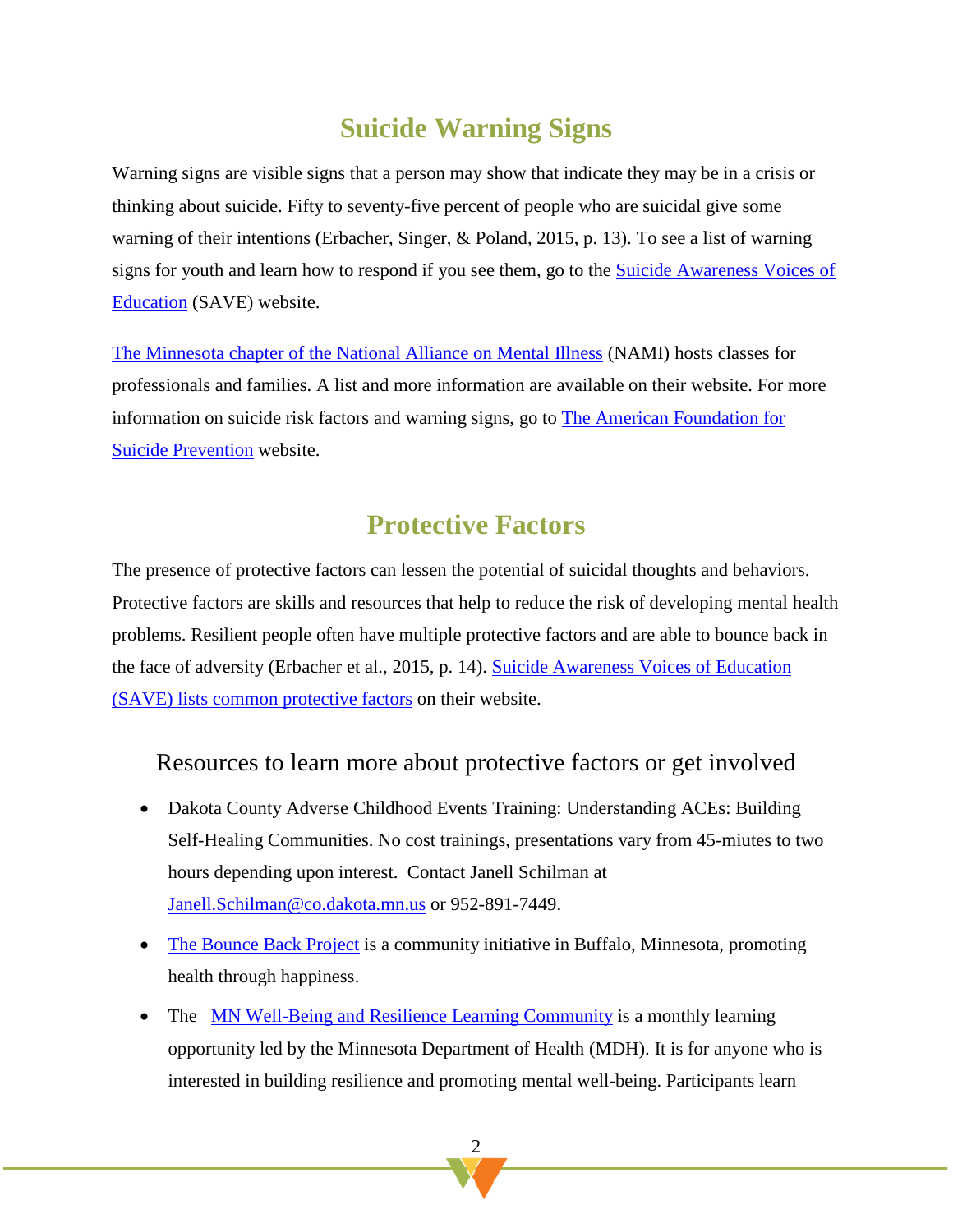about effective well-being strategies and practical implementation steps from communities across Minnesota.

<span id="page-9-0"></span>• [Be a trauma informed school;](https://nationalresilienceinstitute.org/2017/05/6-ways-become-trauma-informed-school/) learn how to cultivate resilience in a complex world. Learn more about [SAMHSA's six key principles of a trauma-informed approach.](https://www.samhsa.gov/nctic/trauma-interventions)

# **National and State Mental Health Data**

Schools can use the following data to create environments where all staff and students are aware of potential warning signs and are aware of accessible resources.

The Minnesota Department of Human Services estimates nine percent of school-aged children and five percent of preschool children have a severe emotional disturbance, which includes mental health problems that have become longer lasting and interferes significantly with the child's functioning at home and school.

• In 2016, the Minnesota Department of Human Services estimated that about 20 percent of children experience an emotional disturbance. Most children are served in public and private outpatient settings and recover fully within a relatively short period (Kock, 2016).

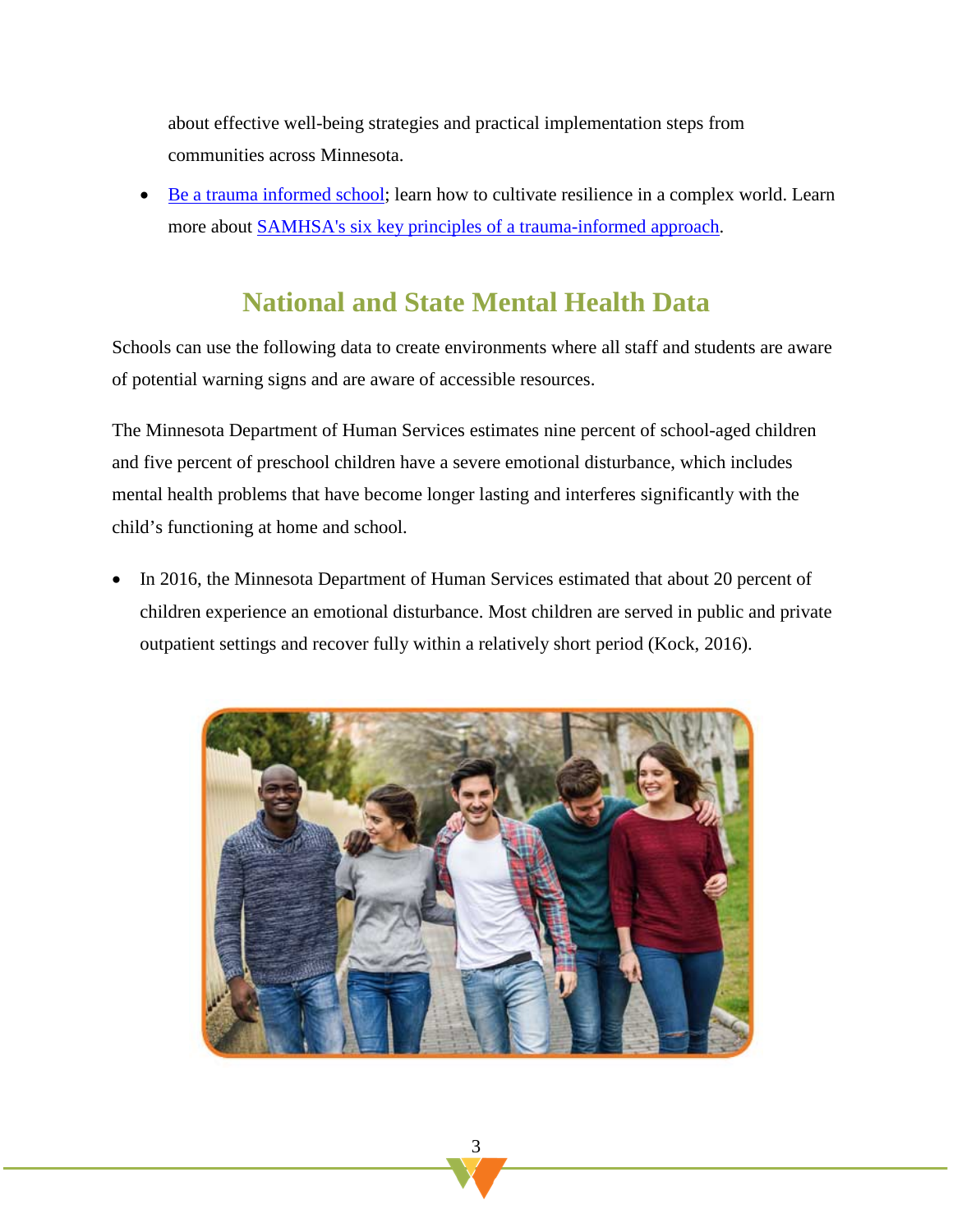• School staff is more at risk of dying from suicide than students; suicide rates are highest for Caucasian men ages 35-64 years old. In youth ages 15-24 years old, estimates indicate there are 100-200 suicide attempts for each completed suicide (Centers for Disease Control and Prevention [CDC], 2014).

### <span id="page-10-0"></span>**Mental Health Disparities**

Health disparities are preventable differences in the burden of disease, injury, violence, or opportunities to achieve optimal health that are experienced by socially disadvantaged populations (CDC, 2008). An example of disparities related to mental health is people living with serious mental illnesses dying an average of 24 years sooner than their peers who do not have serious mental illnesses (ResearchGate, 2010).

Some reasons for this disparity include higher rates of risk factors among those with mental illness, such as:

- Higher rates of smoking
- Poor weight management, weight gain from some anti-psychotic medications
- Poor nutrition
- Low physical activity
- Poor access or utilization of preventive healthcare
- Poverty
- Social isolation
- Effects of anti-psychotic medications
- Higher rates of substance use disorders
- Unsafe sexual behaviors
- Residing in group care facilities and homeless shelters where there is an increased exposure to infectious diseases (Kock, 2016, p. 16)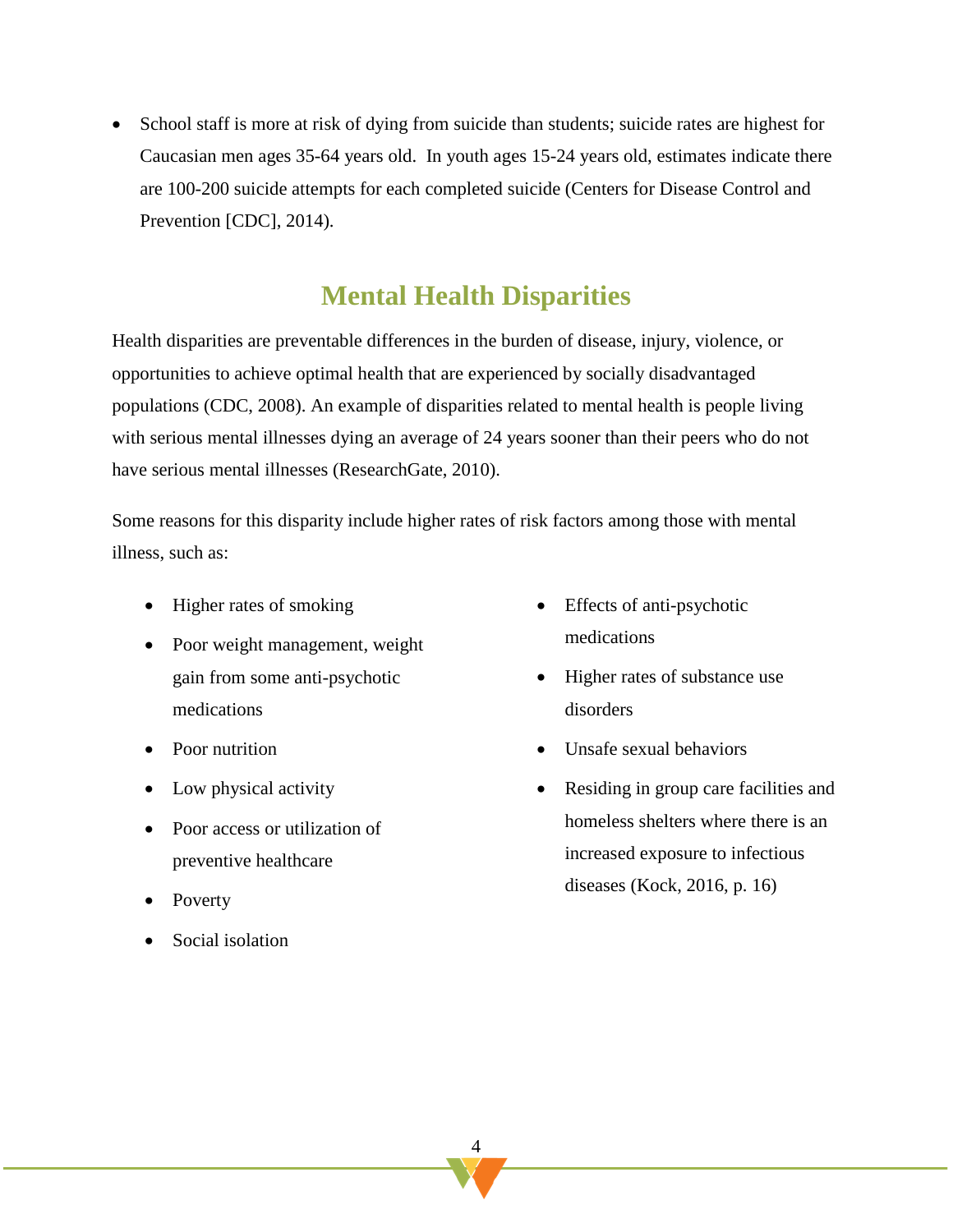### **More resources about health disparities in Minnesota**

- [2017 Health Care Disparities Report for MN Health Care Programs](https://mncm.org/wp-content/uploads/2018/03/2017-Disparities-Report-FINAL-3.26.2018.pdf) provides health [care performance rates for patients enrolled in the managed care component of these](http://mncm.org/health-care-disparities-report/)  [programs.](http://mncm.org/health-care-disparities-report/)
- The [Minnesota Community Measurement Report](https://mncm.org/reports-and-websites/reports-and-data/) documents depression-related mental health disparities. [Minnesota Department of Health Suicide Related Data](http://www.health.state.mn.us/divs/healthimprovement/content/documents/SuicideLegislativeDataReport.pdf) is a legislative report, which offers a detailed plan regarding the Minnesota State Suicide Prevention Plan objectives:
- **Objective 4.1:** Improve the timeliness, usefulness and quality of suicide-related data to help explain the scope of the problem, identify high-risk groups and set priority prevention activities.
- **Objective 4.2:** Improve and expand the state, tribal and local public health capacity to routinely collect, analyze, report and use suicide-related data to help develop effective prevention efforts, especially at the local level.
- **Objective 4.3:** Increase the number and quality of surveys and other data collection instruments that include questions on protective factors against suicidal behaviors (also referred to as self-directed violence or SDV), risk factors and exposures to suicide to help better understand community suicide prevention needs and plan effective prevention and support services.
- **Objective 5.1:** Monitor how the suicide prevention plan is being implemented in the state and local communities.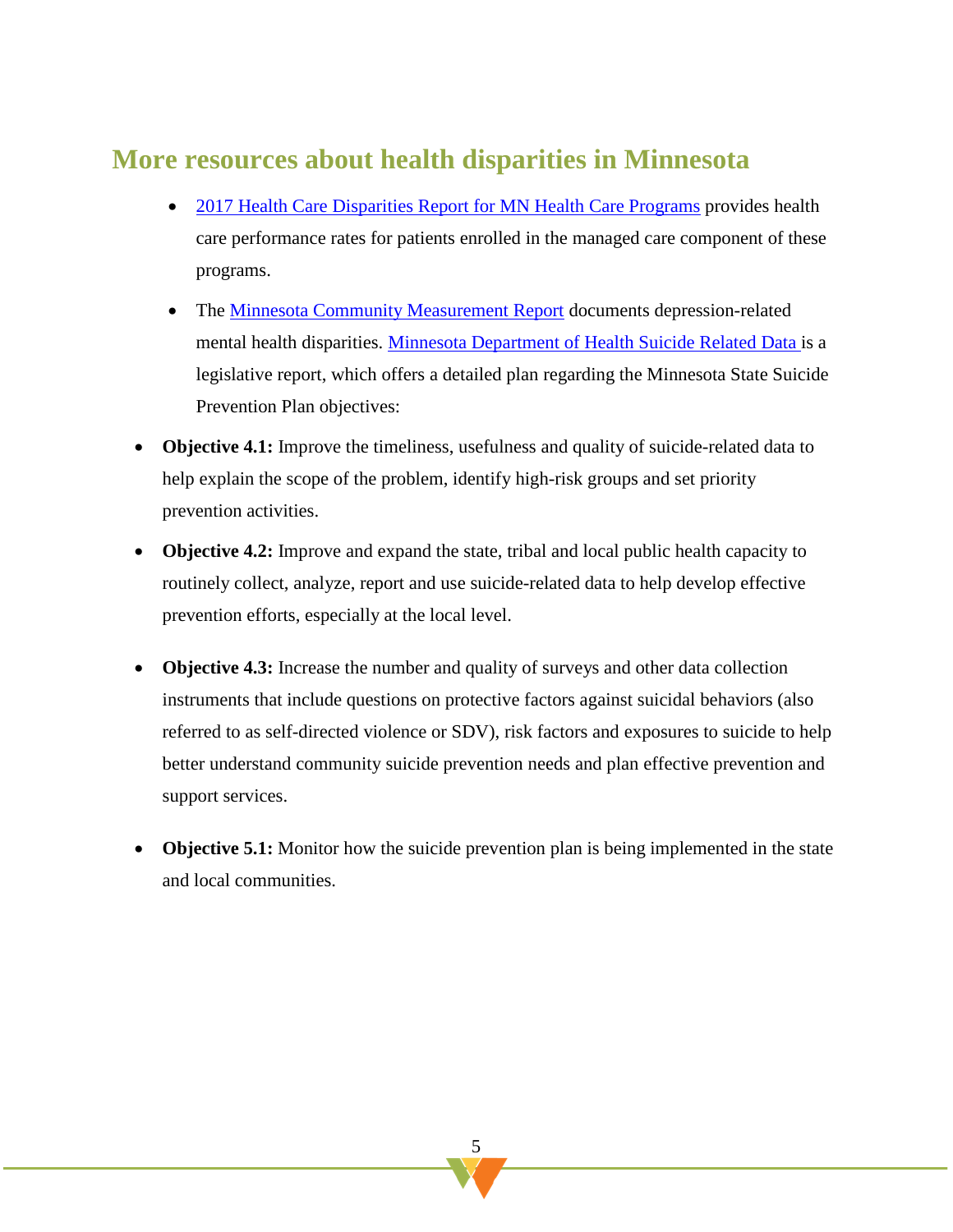### **School Considerations**

- <span id="page-12-0"></span>Schools provide youth with opportunities to make potentially life-saving connections with family, friends, school staff, and intimate partners (Erbacher et al., 2015, p.21).
- Strong administrative support is critical for effective school crisis response planning. Each district/building should complete a crisis plan, ensure all staff is informed, and have a written document developed on the district or building level.
- School administrators should designate a well-trained suicide prevention expert in each building (Erbacher et al., 2015, p. 15).
- In 2016, the Minnesota legislature mandated that teachers renewing their license must receive an hour of suicide prevention best practices – effective immediately and applicable for teachers renewing their licenses beginning August 1, 2017.
- School-based suicide prevention includes screening and educating all students, training adults, and conducting a suicide risk assessment.
- Suicide prevention gatekeeper training is a systematic approach designed to use the expertise of all school staff members to

create an infrastructure of caring adults and to support youth in recognizing, talking about, and preventing suicide. Some of the most frequent suicide gatekeeper referrals are English teachers (Walsh, Hooven, & Kronick, 2013, pp. 53-61).

- Parents have sued school districts because they believed the school's failure to stop bullying lead to their child's suicide; a result of negligence or duty to protect vulnerable minors. School mental health professionals have been found liable for failing to protect even when the district has been determined to have immunity from such a lawsuit (Erbacher et al., 2015, p. 52).
- Schools should also consider incorporating peer suicide prevention programs. Adolescents are more likely to share their suicidal thoughts with a peer than with an adult (Kalafat & Elias, 1994, pp. 224-233).
- Utilize suicide prevention curriculum [Hazelden's Lifelines Curriculum t](http://www.hazelden.org/OA_HTML/item/503138?Hazelden-Lifelines-Prevention&src_url=itemquest)o develop or strengthen existing policies and practices.

*Designation: Program with Evidence of Effectiveness*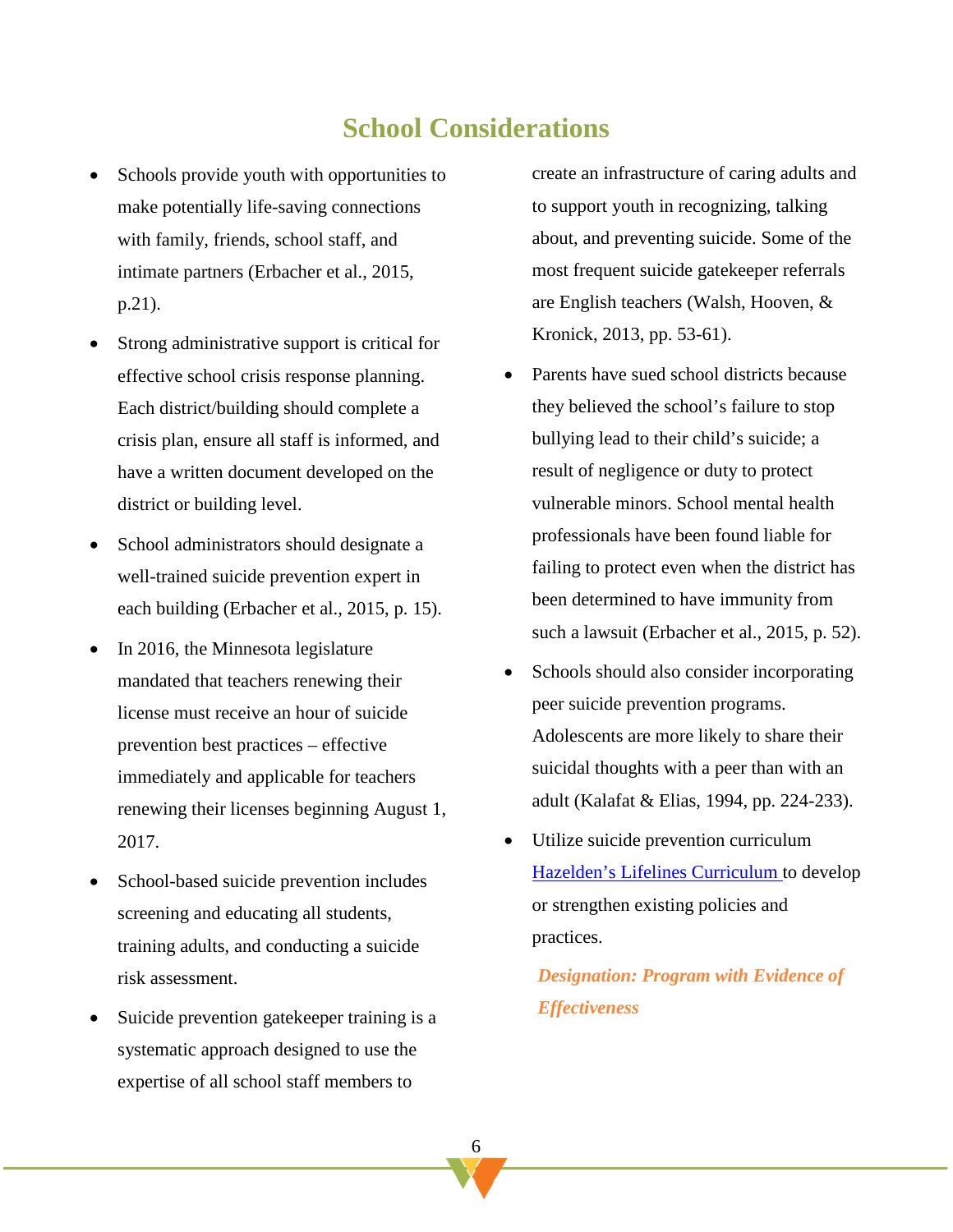# **SECTION TWO**

# **Dakota County Mental Health Data**

<span id="page-13-1"></span><span id="page-13-0"></span>The [Minnesota Student Survey](http://www.health.state.mn.us/divs/chs/surveys/mss/index.html) (MSS) includes youth perception data from students in grades 5, 8, 9, and 11. It asks students about mental health, stress, self-inflicted injury, suicidal behavior, and many other well-being and risk indicators. To request district-specific Minnesota Student Survey data, email [healthstate@state.mn.us.](mailto:healthstate@state.mn.us)

### [2017 Dakota County Mental Health and Suicide Statistics](https://www.co.dakota.mn.us/Government/publiccommittees/CHA/Documents/MentalHealth.pdf)

### Additional notes about suicide data

Collecting accurate data about suicide is complicated by the legal process and community attitudes. There is generally a lengthy delay while officials examine the evidence to determine if a death was a suicide. Without conclusive evidence, officials may record potential suicides as "unintentional" or "undetermined" on death certificates. Investigative techniques and coding have also changed over the last two decades, making it difficult to draw conclusions from past statistics. In addition, inconsistent case definitions about what determines a suicide create difficulty coding mortality data.

In addition, while community attitudes about suicide have changed over the years, there is still a significant stigma attached to suicide, which also influences the collection of data and comparisons to other years. Medical examiners, coroners, doctors, and public safety professionals may not record a death as a suicide to spare the victim and his or her family the social stigma sometimes associated with a death by suicide or to avoid potential insurance consequences.

### **Other indicators of mental health**

The rate of deaths due to suicide is clearly an important indicator of mental health in a community. However, other data can potentially provide a more complete picture of the problem of suicidal behavior, because most suicide attempts do not result in death.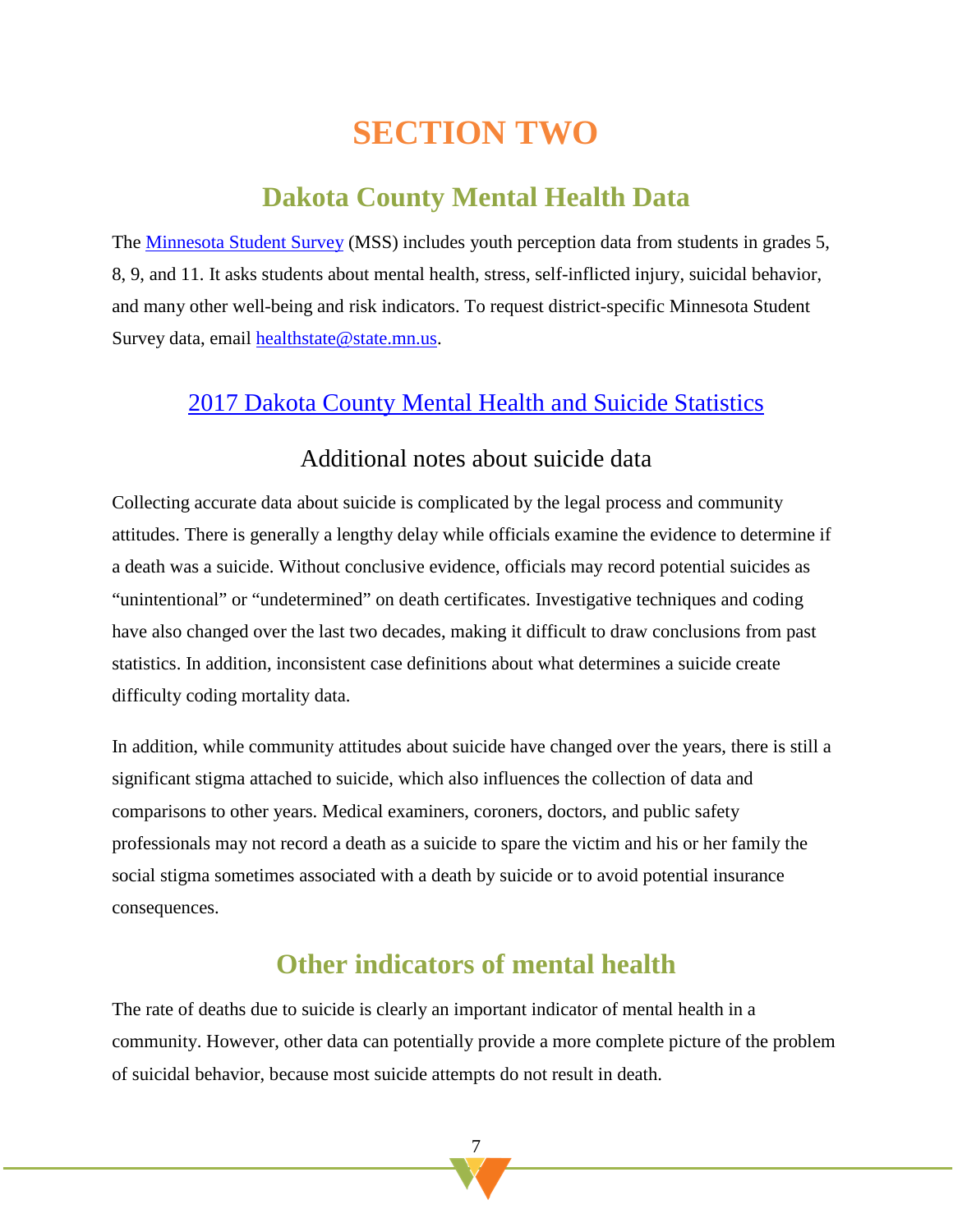### Public Health Community Health Improvement Plan

The [Dakota County Community Health Improvement Plan](https://www.co.dakota.mn.us/Government/publiccommittees/CHA/Pages/community-health-improvement-plan.aspx) is a key step in a long-term, systematic effort to address public health issues identified in the community health assessment. Two community action teams developed goals, measurable objectives and action steps for the two priority planning areas, one being mental health. The following indicators enable the group to track progress over time:

- 1. Percentage of youth who attempted suicide in the past year. (baseline measure:  $4\%$  of  $9<sup>th</sup>$ graders in 2013) Source: Minnesota Student Survey (2016: 4%)
- 2. Average number of mentally unhealthy days for adults in the past 30 days. (baseline measure: 2.6 days in 2014) Source: County Health Rankings; Behavioral Risk Factor Surveillance System (Centers for Disease Control)
- 3. Percentage of adults who delay getting mental health care. (baseline measure: 56%) Source: Metro SHAPE Survey
- 4. Percentage of youth who seriously considered or attempted suicide in the past 12 months who received treatment. (baseline: 29% of  $8<sup>th</sup>$ ,  $9<sup>th</sup>$ , and  $11<sup>th</sup>$  graders in 2013) Source: Minnesota Student Survey (2016: 29%)

The Dakota County Mental Health Action Team formed in 2014, and it is comprised of community practitioners and county staff. The Action Team identified other measures related to mental health as a core component of the 2014-2019 Dakota County Community Health.

### Dakota County Community Health Profiles

The [Community Health Profiles](https://www.co.dakota.mn.us/Government/publiccommittees/CHA/Pages/profiles.aspx) are two-page summaries that provide current information about health issues and concerns in Dakota County.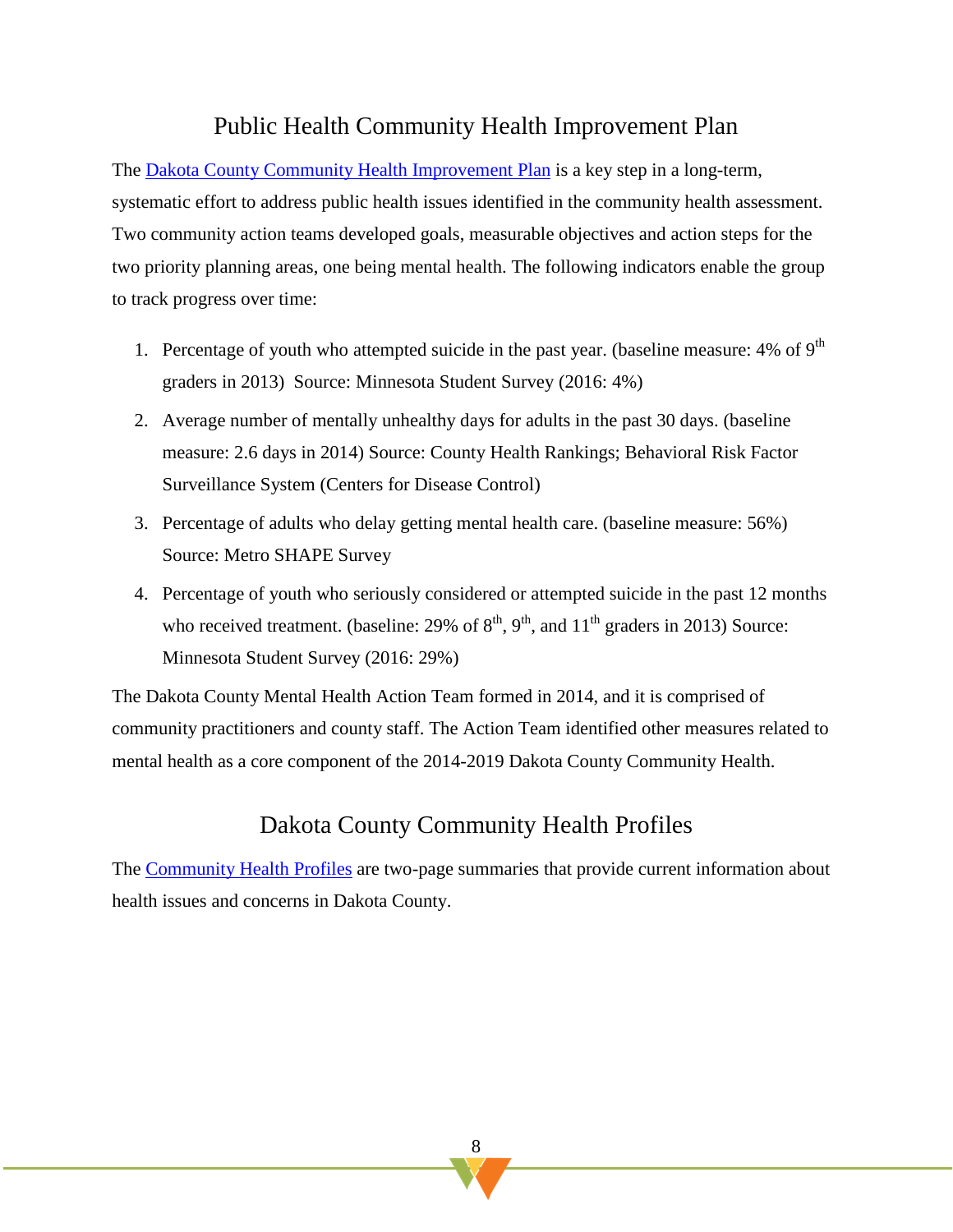# <span id="page-15-0"></span>**Dakota County School District Mental Health Resources**

*Search each school district's website for listed documents.*

Special District #6 – South St. Paul

- District Crisis Management Policy
- School Counseling Programs

ISD #191 – Burnsville and Eagan

• District Mental Health Resources

#### ISD #192- Farmington

- District Crisis Management Policies
- Farmington High School [Student](https://sites.google.com/isd192.org/mental-health-help-kit/home)  [Mental Wellness App](https://sites.google.com/isd192.org/mental-health-help-kit/home)

#### ISD #194 – Lakeville

- District Mental Health
- Memorials for Deceased Students and Staff Policy

#### ISD #195 – Randolph

- District Crisis Manual
- District Crisis Management Policy

ISD #196 – Eagan, Apple Valley,

#### Rosemount

- Student Services
- Response of a Death of a Student Policy

ISD #197 – Mendota Heights, West St. Paul, Eagan

• District Crisis Policy

#### ISD #199 – Inver Grove Heights

• District Crisis Management Policy

#### ISD #659 – Northfield

• District Emergency and Crisis Management Plan

#### ISD #917 – Intermediate School District

• District Crisis Management Policy

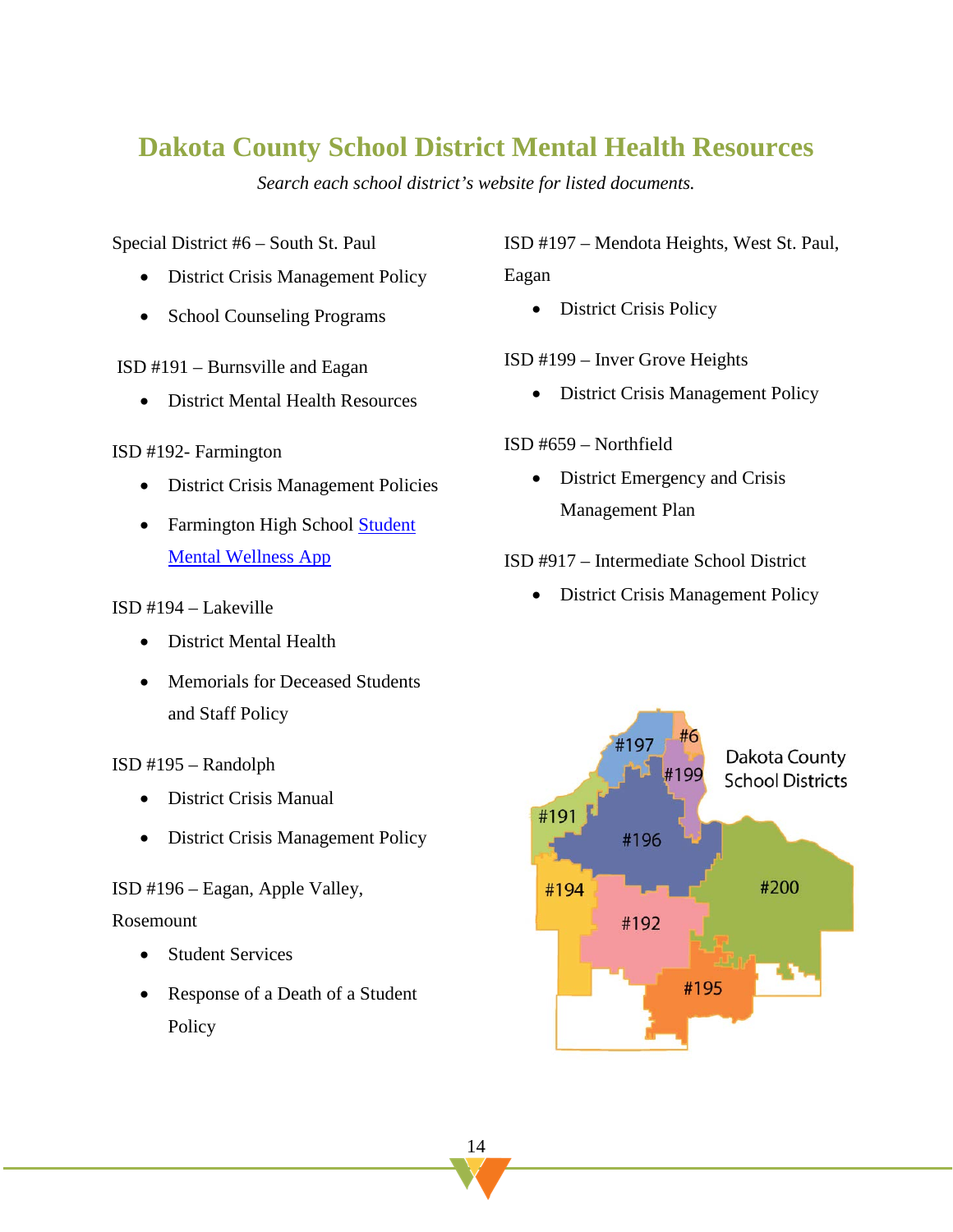# **Dakota County Mental Health Resources**

### Collaborative Groups

#### **Dakota County Children's Mental Health Local Advisory Council**

The [Children's Mental Health Local Advisory Council \(LAC\)](https://www.co.dakota.mn.us/HealthFamily/MentalHealth/Childrens/Pages/local-advisory-council.aspx) works to increase awareness of mental health in Dakota County. Parents and youth who are or have received mental health services and providers are welcome to serve on this council.

#### **Dakota County Healthy Communities Collaborative (DCHCC)**

Quarterly meetings of the DCHCC offer professional networking opportunities, discussion of current and emerging community health concerns, and calls to action. The group hosts the annual Dakota County South of the River Mental Health Summit and the annual Living Longer: The Power and Possibilities Summit (focus is older adults). The Park Nicollet Foundation supports the DCHCC. For more information, contact [Shannon.Bailey@co.dakota.mn.us,](mailto:Shannon.Bailey@co.dakota.mn.us) 651-554-6164.

#### **Dakota County Integrated Children's Mental Health and Family Service Collaborative**

[The Dakota County Collaborative](https://www.co.dakota.mn.us/HealthFamily/Parenting/EarlyChildhoodDevelopment/Pages/collaborative.aspx) is an integrated children's mental health and family services collaborative that meets to establish an integrated system of care for children and support early intervention and prevention services in Dakota County. Partners include parents, community agencies, schools and County staff.

### **Interagency & Collaborative Groups Focused on the Needs of Children, Adults, and Families**

Find a full list of [2018 Dakota County Interagency & Collaborative Groups](https://www.co.dakota.mn.us/HealthFamily/Parenting/EarlyChildhoodDevelopment/Documents/InteragencyCollaborativeDirectory.pdf) focused on the needs of children, adults and families. Contact: Janell Schilman, Dakota County Social Services, with questions: 952-891-7449, [Janell.Schilman@co.dakota.mn.us.](mailto:Janell.Schilman@co.dakota.mn.us)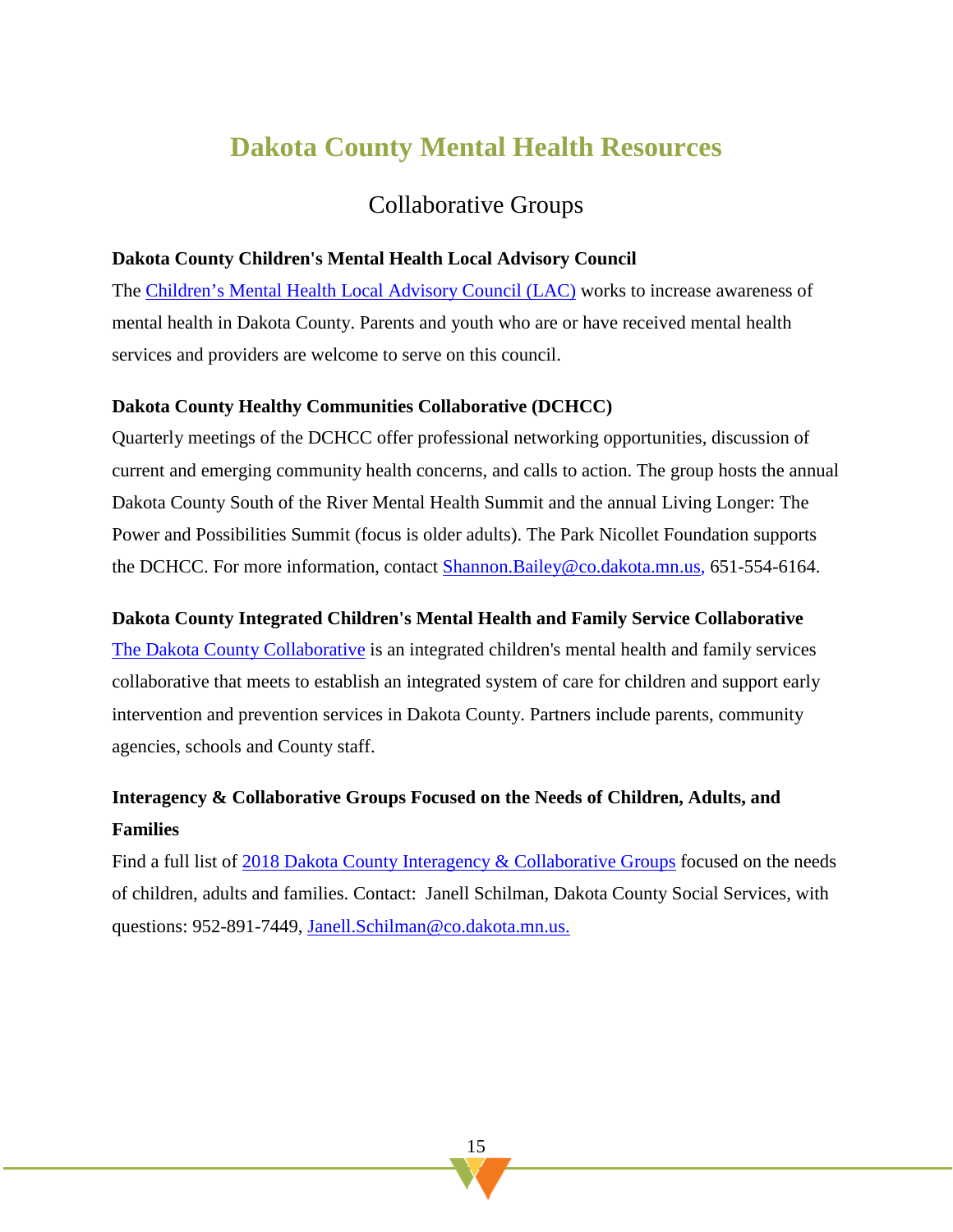### Dakota County Library - Mental Health Resources for Youth

The Dakota County Library system provides access to current and authoritative information about mental health topics, including non-fiction materials, to support independent learning and research, young adult fiction featuring teens facing mental health situations; and access to online databases with timely research articles about mental health topics.

Contact: Renee Grassi, Youth Services Manager: [Renee.Grassi@co.dakota.mn.us](mailto:Renee.Grassi@co.dakota.mn.us)

### Dakota County School Mental Health Practice Group

This group is a sub-committee of the Dakota County Integrated Children's Mental Health and Family Service Collaborative, focused on the delivery of School Linked and School Based Mental Health Services. It is comprised of school-linked and school-based mental health providers, schools, County and local social service stakeholders that are able to make both program and policy changes within their organizations and school districts.

The goal is to improve service delivery and collaboration among the various interagency partners that identify, refer, and directly serve students through a variety of mental health supports available in the school and the community.

Contact: Janell Schilman, Dakota County Social Services: 952-891-7449 or [Janell.Schilman@co.dakota.mn.us](mailto:Janell.Schilman@co.dakota.mn.us)

### Dakota County Safe Drug Free Schools (SDFS)

This group meets on the first Friday of every month from 8:00 – 10:00 AM at the Dakota County Western Service Center. Meetings include professional training and networking opportunities, for individuals who work in Dakota County schools.

Contact: Shannon Bailey, Public Health Coordinator: 651-554-6164 or [Shannon.Bailey@co.dakota.mn.us](mailto:Shannon.Bailey@co.dakota.mn.us)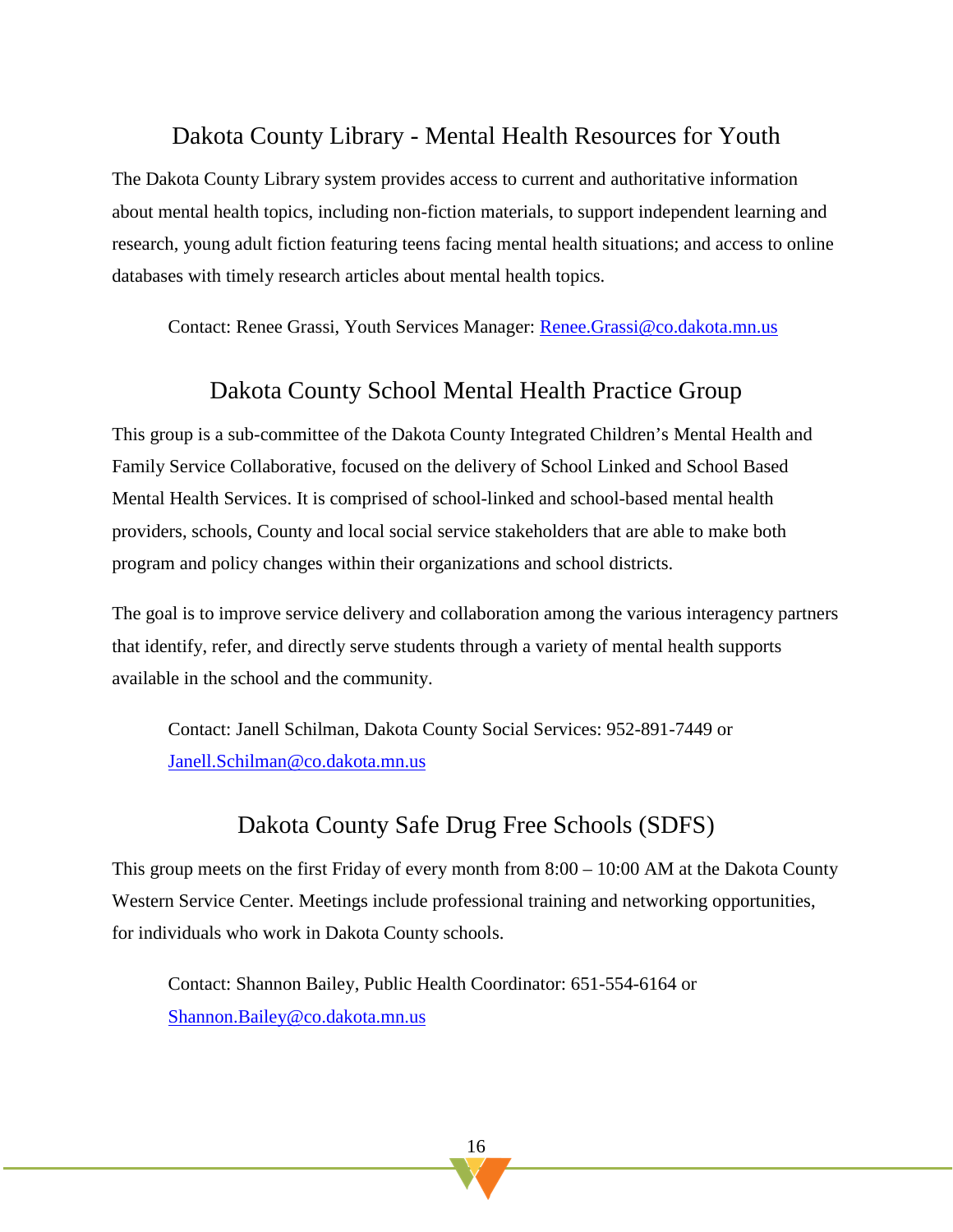### Dakota County Mental Health Resources

#### [C.O.R.E. Drop in Center](https://thelinkmn.org/core/)

- Community, Outreach, Resources and Engagement
- The drop in center provides a place where youth who are at-risk or are currently experiencing homelessness can get help with basic needs and case management.

[Dakota County Children's Mental Health Case Management](https://www.co.dakota.mn.us/HealthFamily/MentalHealth/Childrens/Pages/default.aspx) 

• Intake: 952-891-7459

#### [Dakota County Crisis Response Unit](https://www.co.dakota.mn.us/HealthFamily/HandlingEmergencies/Help)

- The Dakota County Crisis Response Unit provides 24-hour phone and face-to-face crisis intervention and consultation. Call 952-891-7171.
- The primary goal of the Crisis Response Unit is to assist in stabilizing the immediate crisis, ensure safety for the client, the family and/or the community, and assist with referrals to appropriate county or other agency staff as necessary.

[Dakota County Grief Services](https://www.co.dakota.mn.us/HealthFamily/MentalHealth/Training/Documents/GriefLossSupportServices.pdf)

#### [Diamondhead Clinic Tele-Mental Health Services](http://www.isd191.org/district-191-services-and-departments/health-services/diamondhead-clinic)

- No Obstacles to Wellbeing (NOW!) tele-mental health services provided at Burnsville High School by Park Nicollet
- Services are available to Burnsville High School students in English and Spanish

#### [TreeHouse Mentoring](https://www.treehouseyouth.org/)

• The Eagan and Lakeville TreeHouse programs provide a safe environment, mentoring, support, guidance and practical skills supporting adolescents and young adults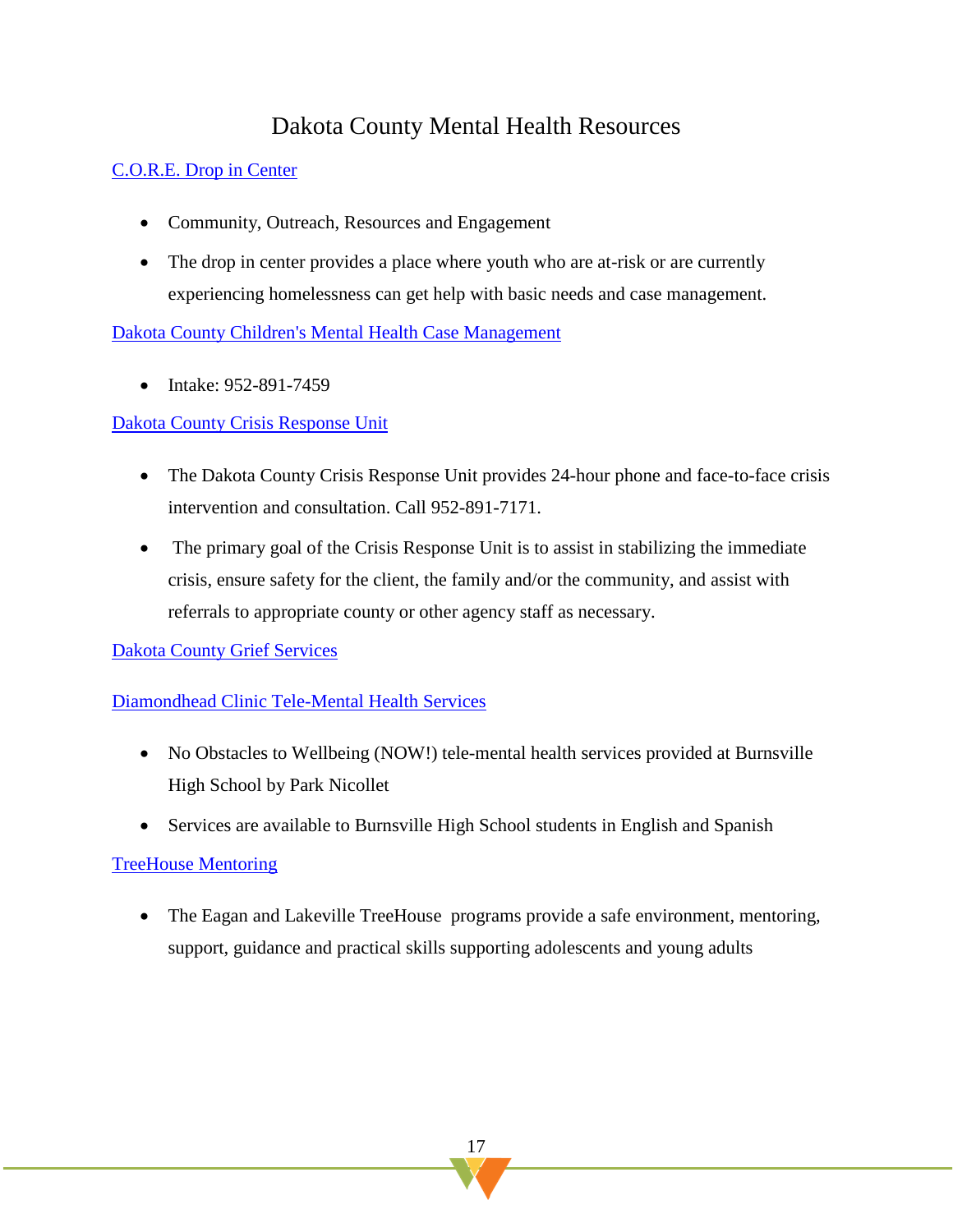# **Dakota County Resource Directories**

Dakota County [Collaborative Mental Health Resource List](https://www.co.dakota.mn.us/HealthFamily/Parenting/EarlyChildhoodDevelopment/Documents/ChildrenFamilyResourceDirectory.pdf) for Dakota County Children and Youth includes several culturally specific and culturally competent mental health providers.

[Dakota County Public Health Community Resource Guide](https://www.co.dakota.mn.us/HealthFamily/HealthServices/MoreLowCostServices/Documents/CommunityResourceGuide.pdf) contains a comprehensive list of lowcost services in Dakota County, listed by issue or type of resource.

### Low [Cost Dakota County Mental Health Services](https://www.co.dakota.mn.us/HealthFamily/MentalHealth/LowCostServices/Pages/default.aspx)

- [Briva Health](https://brivahealth.com/)
- [Low Cost Dakota County Mental Health Services](https://www.co.dakota.mn.us/HealthFamily/MentalHealth/LowCostServices)
- [More Low Cost Dakota County Mental Health Services](https://www.co.dakota.mn.us/HealthFamily/HealthServices/MoreLowCostServices)
- [Portico Healthnet](http://www.porticohealthnet.org/)
	- Improving health care (low cost medical, dental and mental health services) access in Minnesota

### <span id="page-19-0"></span>**Minnesota and National Mental Health Resources**

- [Alliance of Hope for Suicide Loss Survivors](https://allianceofhope.org/?gclid=EAIaIQobChMIubG-5PeY4wIVXp7ACh2RfwTEEAAYASAAEgIrffD_BwE)
- [American Foundation for Suicide Prevention -](https://afsp.org/chapter/afsp-greater-minnesota/) MN Chapter
	- Talk Saves Lives a suicide prevention presentation, no cost, survivor outreach
- [Life Skills Curriculum](https://www.overcomingobstacles.org/?gclid=EAIaIQobChMI67-49aqZ4wIVT_DACh2kwQBoEAAYASAAEgLLBPD_BwE)
- **Parents' Guide to [Getting Good Care](https://childmind.org/guide/parents-guide-getting-good-care-2/does-my-child-need-help/) Child Mind Institute**
- [Partnership for Drug-Free Kids](https://drugfree.org/)
- [Sources of Strength](https://sourcesofstrength.org/)
	- A suicide prevention program that uses peer leaders to enhance protective factors associated with reducing suicide at the school population level

*Designation: Evidence-Based Program and Practice*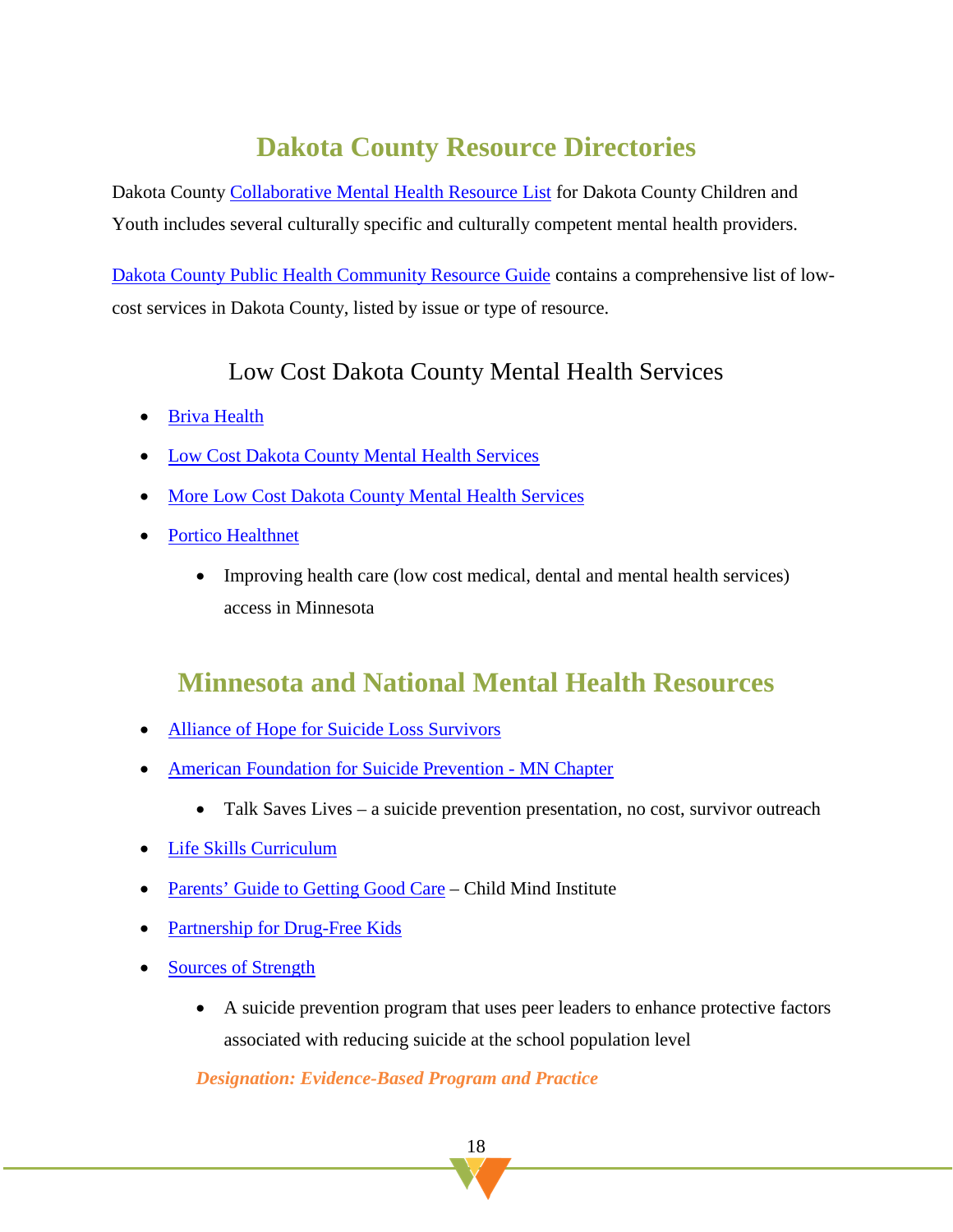- [School Health Assessment](https://theshapesystem.com/) and Performance Evaluation System
- [Suicide Awareness Voices of Education](https://save.org/)
	- [Students Mobilizing Awareness and Reducing Tragedies \(SMART Schools\)](https://save.org/what-we-do/education/smart-schools-program-2/)
	- [Linking Education and Awareness for Depression and Suicide \(LEADS\) Curriculum](https://save.org/what-we-do/education/leads-for-youth-program/) *Designation: Best Practice*
- <span id="page-20-0"></span>• The resources included in this database [have all been reviewed](http://www.extension.umn.edu/family/families-with-teens/resources-professionals/research-updates-for-professionals/additional-resources/docs/website-evaluation-criteria.pdf) and are constantly being updated in order to represent the best of what is out there.

# **Minnesota Reports**

[2016 MN Governor's Mental Health Task Force Summary](https://mn.gov/dhs/mental-health-tf/) includes recommendations for transforming Minnesota's mental health system into a comprehensive continuum of care.

[MN Mental Health Promotion](https://www.health.state.mn.us/communities/mentalhealth/) includes information on prevention, postvention, traumainformed and resiliency and well-being strategies.

<span id="page-20-1"></span>The goal of the [Minnesota State Suicide Prevention Plan 2015-2020](https://www.leg.state.mn.us/docs/2016/mandated/160589.pdf) is to reduce suicide in Minnesota by 10% in five years, 20% in ten years, ultimately working towards zero deaths.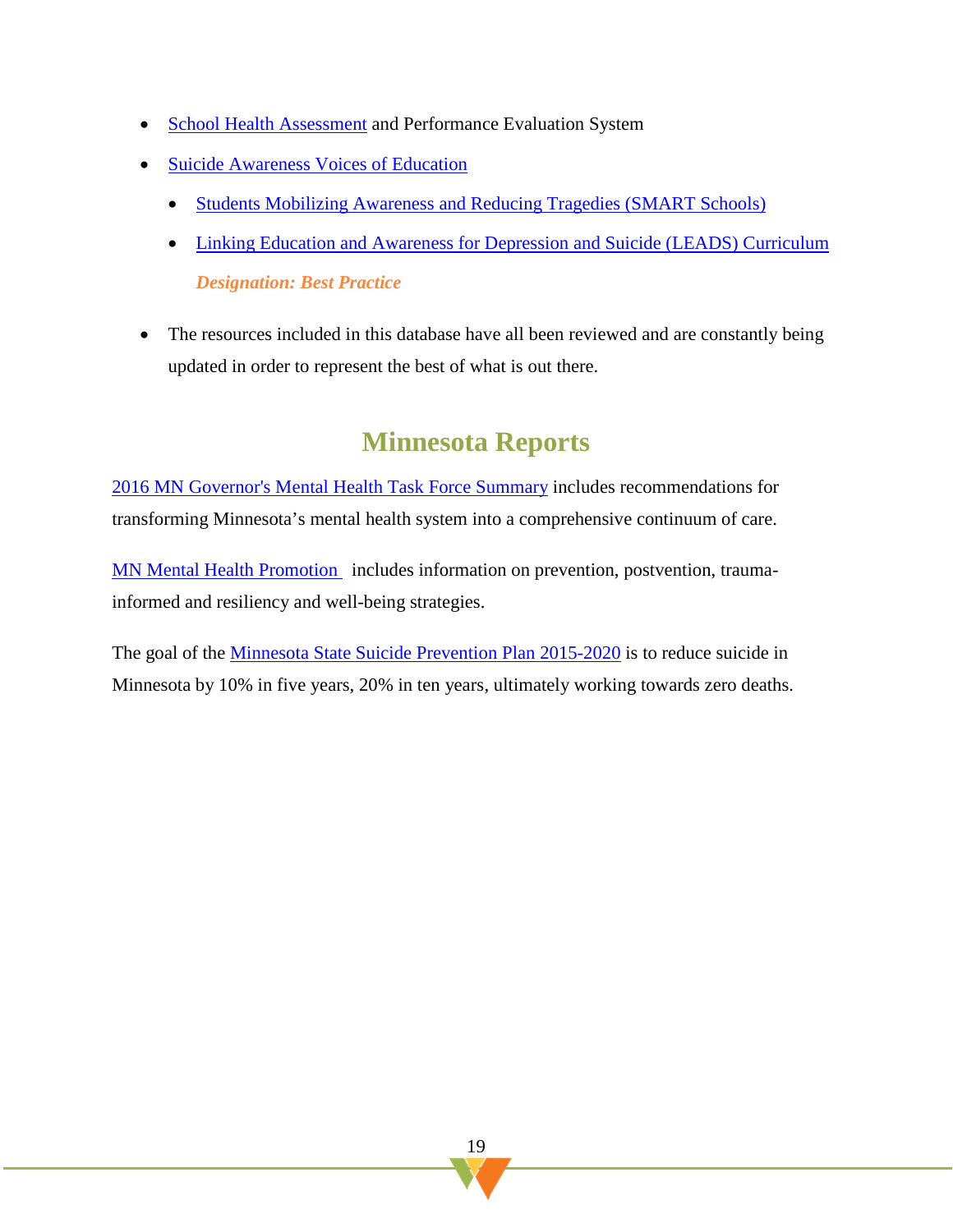# **Resources and Training**

Adverse Childhood Events Training

• Contact Janell Schilman, [Janell.Schilman@co.dakota.mn.us](mailto:Janell.Schilman@co.dakota.mn.us) 952-891-7449

The Columbia Protocol [The Columbia Protocol](http://cssrs.columbia.edu/the-columbia-scale-c-ssrs/about-the-scale/)  [\(screening\)](http://cssrs.columbia.edu/the-columbia-scale-c-ssrs/about-the-scale/)

• The Columbia-Suicide Severity Rating Scale (C-SSRS)

Crisis Text Line

• Text MN to 741741

#### [Make It Ok](https://www.google.com/search?q=make+it+ok)

- A campaign to reduce the stigma associated with mental illnesses
- A 60-minute presentation is available, [contact NAMI to request a speaker](http://form.jotform.us/form/30555095591155)

[Minnesota Association for Children's Mental](http://www.macmh.org/)  [Health](http://www.macmh.org/)

> • Professional training, publications, resources, projects and programs

[National Alliance on Mental Illness \(NAMI\) -](https://namimn.org/) **[Minnesota](https://namimn.org/)** 

- Education **NAMI** Education
- Support [NAMI Support](https://namimn.org/support/)

• Training request [NAMI Presentation](http://form.jotform.us/form/30555095591155)  [Request Form](http://form.jotform.us/form/30555095591155) 

[National Training and Technical Assistance](https://tanetwork.pro/)  [Center for Child, Youth and Family Mental](https://tanetwork.pro/)  **Health** 

> • Cultural and linguistic competence information and resources

[OutFront MN](https://www.outfront.org/) – Leading towards Lesbian, Gay, Bi-Sexual, Transgender and Questioning (LGBTQ) equity

- [Gender Inclusion Policies](https://www.outfront.org/gender-inclusion-policies)
- [Gender and Sexuality Alliance](https://www.outfront.org/youth-schools#gsas)  [\(GSA\)](https://www.outfront.org/youth-schools#gsas)

PACER Center – Children's Mental Health and Emotional or Behavioral Disorders Project

• [PACER Children's Mental Health](http://www.pacer.org/cmh/)

#### [The Trevor Project](https://www.thetrevorproject.org/#sm.0000qmkeg8phkfogt8l1083s66rqm)

• Crisis intervention and suicide prevention for LGBTQ young people

[Model School District Policy on Suicide](https://www.thetrevorproject.org/wp-content/uploads/2017/09/District-Policy.pdf)  [Prevention](https://www.thetrevorproject.org/wp-content/uploads/2017/09/District-Policy.pdf) [Model School District Policy on](https://afsp.org/wp-content/uploads/2016/01/Model-Policy_FINAL.pdf)  [Suicide Prevention](https://afsp.org/wp-content/uploads/2016/01/Model-Policy_FINAL.pdf)

• *Designation: Best Practice*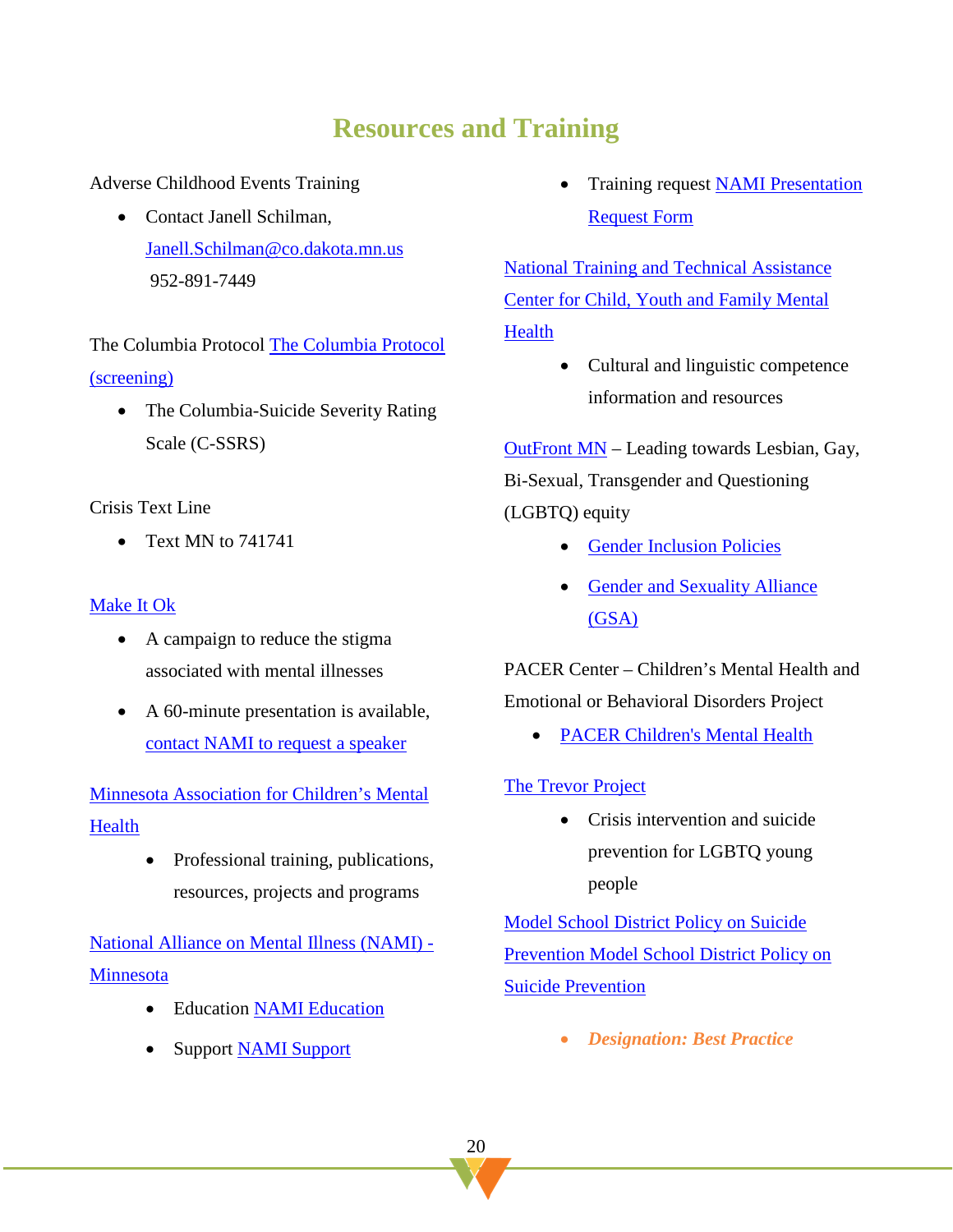#### [People Incorporated Training Center](https://www.peopleincorporated.org/training/)

#### NEDA- [National Eating Disorders Association](https://www.nationaleatingdisorders.org/warning-signs-and-symptoms)

- [Educator Toolkit](https://www.nationaleatingdisorders.org/sites/default/files/nedaw18/2.%20EducatorToolkit%20-%20Copy.pdf)
- [Coach and Trainer Toolkit](https://www.nationaleatingdisorders.org/sites/default/files/nedaw18/3.%20CoachandTrainerToolkit%20-%20Copy.pdf)

#### [The Vitals App](https://thevitalsapp.com/)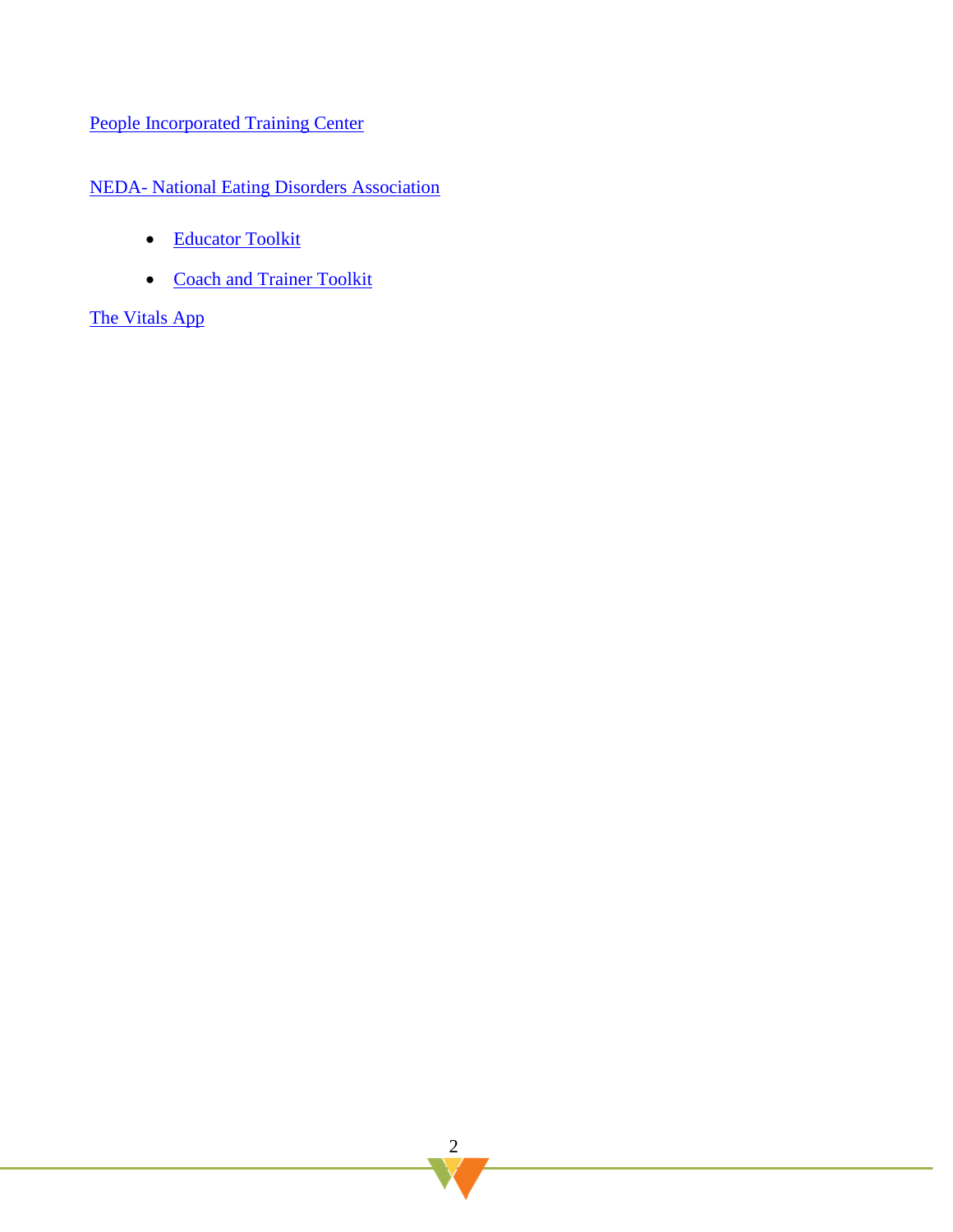### Suicide Intervention Training

[Applied Suicide Intervention Skills Training –](https://www.sprc.org/resources-programs/applied-suicide-intervention-skills-training-asist) Suicide Prevention Resource Center

• Two-day suicide prevention training for professionals and community members *Designation: Program with Evidence of Effectiveness*

[Connect Suicide Prevention and Response Training](http://www.theconnectprogram.org/)

- Training in suicide prevention, intervention, and postvention
- [NAMI Presentation Request Form](http://form.jotform.us/form/30555095591155)

*Designation: Best Practice and Model Program*

#### [Kognito](https://kognito.com/products?topics=Mental%20Health)

• Health simulations for teachers offering virtual learning modules

*Designation: Research-Proven and Evidence-Based*

[Minnesota Department of Education License Renewal Conditions](https://mn.gov/pelsb/current-educators/renew/)

- The Minnesota State legislature requires teachers complete at least one hour of Suicide Prevention Best Practices as part of the renewal condition for Early-Onset Mental Illness in Children and Adolescents.
- Training must include key warning signs for early-onset mental illness in children and adolescents.
- Dakota County schools can request their School-Based Mental Health Providers provide employee training through their Mental Health Contract for Services.

#### [National Suicide Prevention Lifeline](https://suicidepreventionlifeline.org/)

- The Lifeline, 1-800-273-8255, provides 24/7, free and confidential support for people in distress, prevention and crisis resources, and best practices for professionals
- Call 1-800-273-8255 for deaf and hard of hearing

#### Suicide Awareness Voices of Education (SAVE)

• [Community Professionals Training](https://save.org/what-we-do/training/)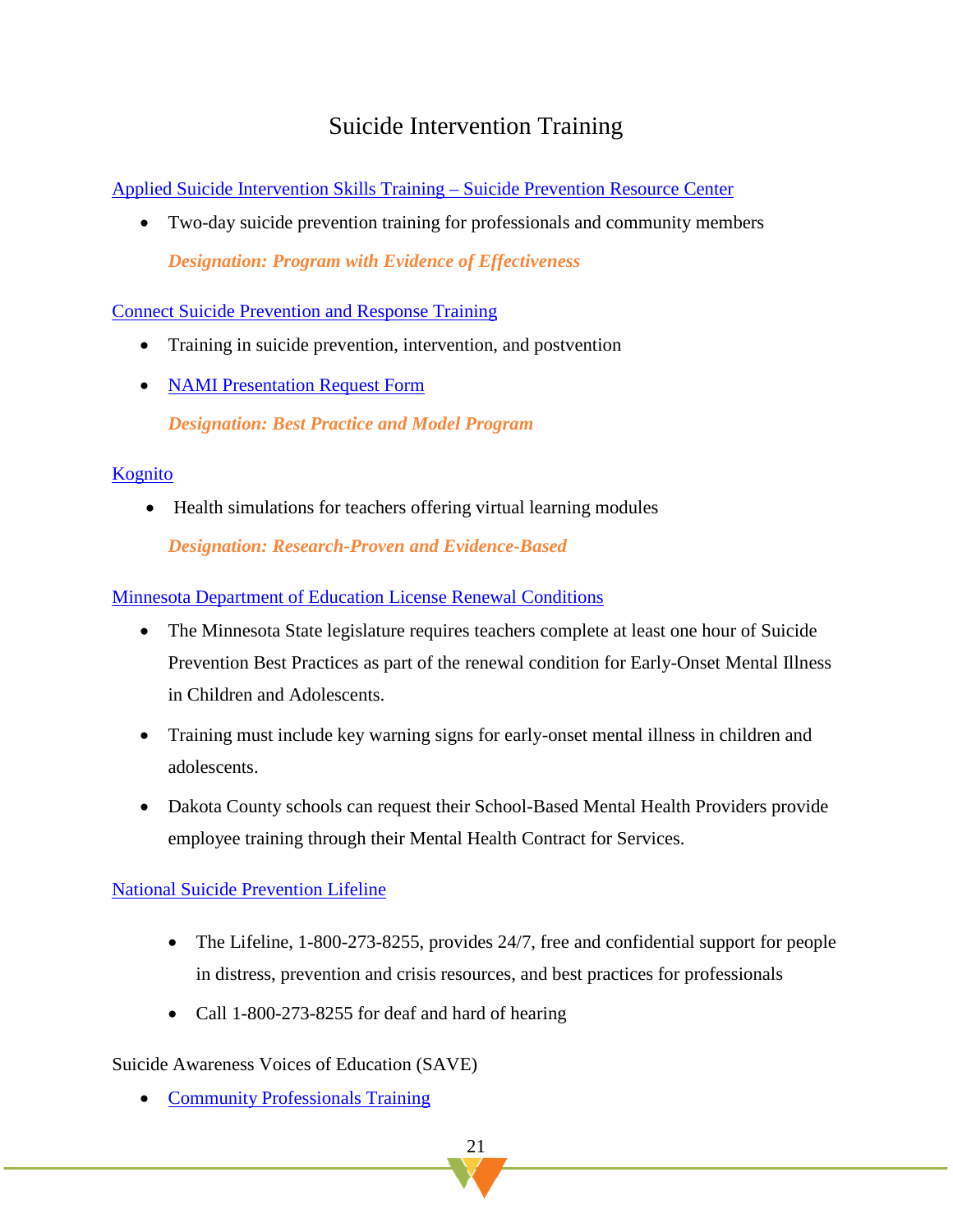#### [Mental Health First Aid](https://www.thenationalcouncil.org/training-courses/mental-health-first-aid/) (MHFA) Courses

- Adult and Youth (12-18 years old) Mental Health First Aid courses
- Eight-hour classes offer certification by the National Council for Behavioral Health
- A Public Safety course is available for first responders and law enforcement
- [Fairview MFHA Course Information](https://www.fairview.org/our-community-commitment/mental-health-first-aid)
- *Designation: Evidence-Based Program*

[Question, Persuade, Refer Suicide Gatekeeper Training](https://www.qprinstitute.com/) 

- One-hour suicide prevention gatekeeper training
- **[NAMI Presentation Request Form](http://form.jotform.us/form/30555095591155)**

*Designation: Program with Evidence of Effectiveness*

[School Suicide Prevention Accreditation Program](http://www.suicidology.org/training-accreditation/school-suicide-prevention-accreditation) - American Association of Suicidology School [Suicide Prevention](http://www.suicidology.org/training-accreditation/school-suicide-prevention-accreditation)

- Home-study program for school psychologists, social workers, nurses, counselors, and others dedicated to or responsible for reducing the incidence of suicide and suicidal behaviors among today's school-aged youth
- Participants will receive a School Suicide Prevention Resource Guide, recommended reading list, and a sample exam

*Designation: Evidence-Based Practice*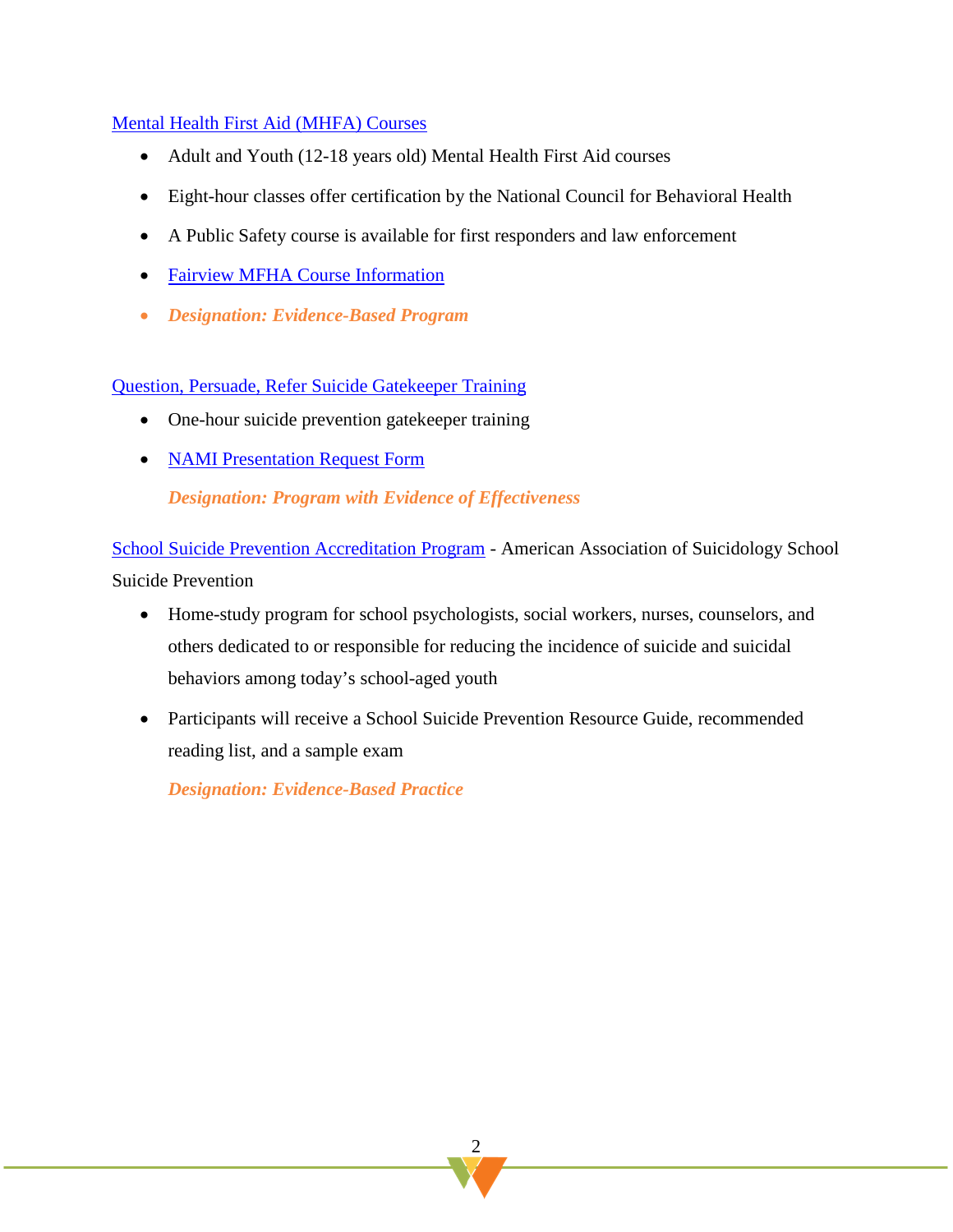# **Toolkits**

#### [Child Trauma Toolkit for Educators](https://www.nctsn.org/resources/child-trauma-toolkit-educators)

#### [2018 Mental Health America Back-to-School Toolkit](https://www.mentalhealthamerica.net/back-school?gclid=EAIaIQobChMInNPgh_OY4wIVh4uzCh3PvQ6wEAAYASAAEgJqZfD_BwE)

• Resources for students, parents and professionals, classroom activities, media and web materials

#### [Suicide Prevention Resource Center](http://www.sprc.org/)

- [After a Suicide: A Toolkit for High Schools](http://www.sprc.org/sites/default/files/migrate/library/AfteraSuicideToolkitforSchools.pdf) SAMHSA
	- o Risk Assessment
	- o Postvention Protocols
	- o Education and Outreach Tools
	- o Screening Tools
- [Resources for Middle Schools](https://www.sprc.org/settings/middle-school)
- The Minnesota Department of Education has a [Toolkit for Ensuring Safe and Supportive](http://education.state.mn.us/MDE/dse/safe/059780)  [Schools for Transgender and Gender Nonconforming Students.](http://education.state.mn.us/MDE/dse/safe/059780)
- [Preventing Suicide: A Technical Package of Policy, Programs, and Practices, CDC, 2017](https://www.cdc.gov/violenceprevention/pdf/suicideTechnicalPackage.pdf)
	- o Create or strengthen protective environments: reduce access to lethal means, organize policies and culture, community-based policies to reduce excessive alcohol use
	- o Promote connectedness: Peer norm programs and community engagement activities
	- o Teach coping and problem-solving skills: social-emotional learning programs, parenting skill and family relationship programs
	- o Identify and support people at risk, lessen harms and prevent future risk: suicide prevention gatekeeper training, crisis intervention, and treatment for people at risk of suicide
	- o Lessen harms and prevent future risk: suicide postvention, safe reporting and messaging about suicide